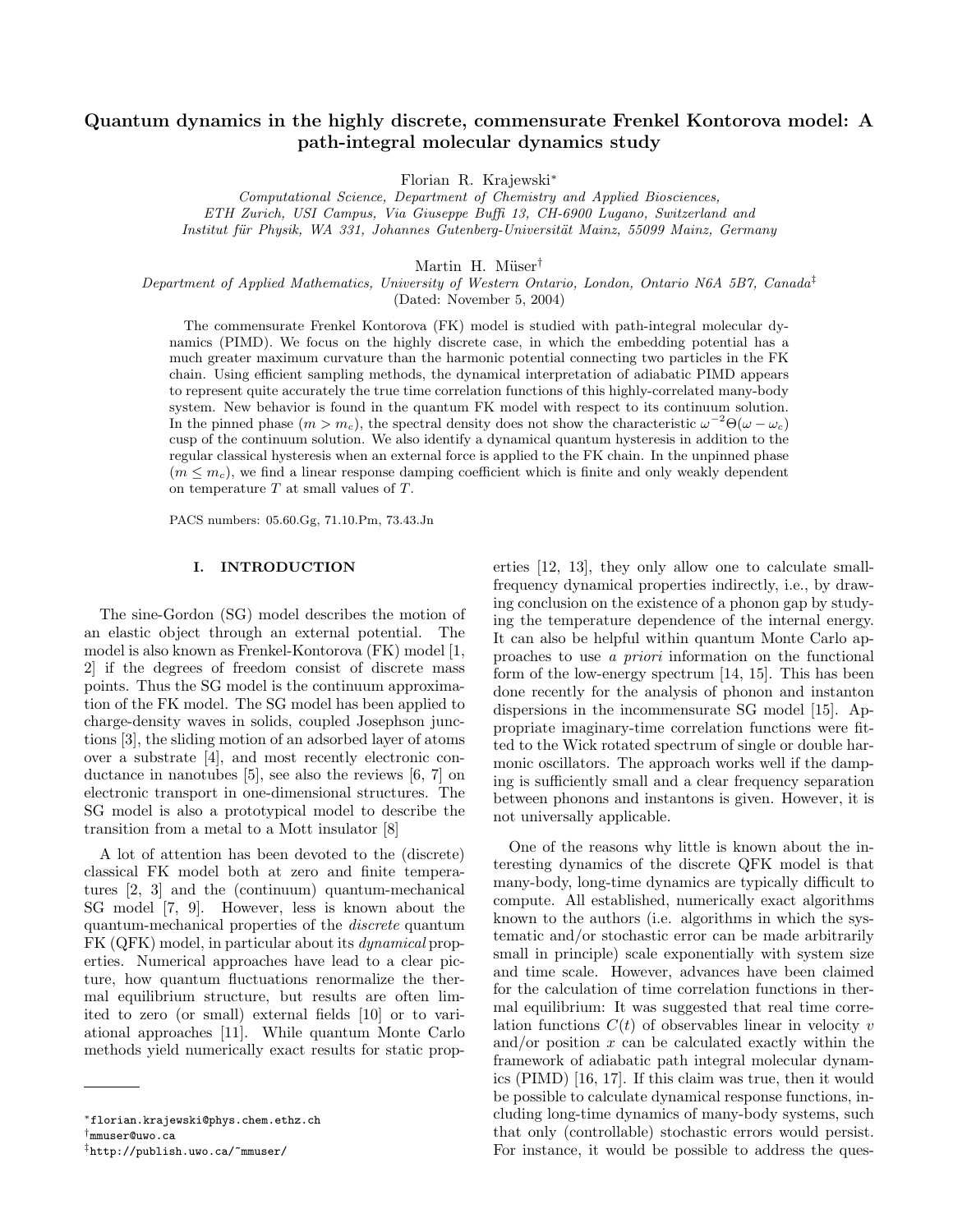tion whether the (high) discreteness of a FK chain can alter the universal behavior of the continuous SG model. However, concerns have been raised regarding the reliability of the method for strongly correlated [18] and for strongly anharmonic [19] systems. At this point, it is only established that the leading corrections to centroid correlation functions are at the most in the order of  $\hbar^4$ for anharmonic but well-behaved potentials and that no corrections apply to correlation functions related to harmonic variables.

Path integral molecular dynamics is a method to calculate static [20] and dynamic [21] properties of many-body quantum systems in thermal equilibrium. It is based on the isomorphism between the partition function of a quantum mechanical point particle and that of a classical ring polymer. The number of monomers per ring is called Trotter number P. As mentioned above, it was suggested that real time correlation functions  $C(t)$  of observables linear in velocity  $v$  and/or position  $x$  can be calculated exactly with adiabatic PIMD methods [16, 17]. The  $C(t)$ 's follow from the equivalent correlation functions  $C_{c}(t)$  defined for the ring polymer's centroids (center of mass), provided that the  $P-1$  inner degrees of freedom are in full thermodynamic equilibrium for every given position of the centroids. Furthermore, the characteristic time constant of the centroids' thermostats must be large compared to the intrinsic relaxation time of the system. If these two conditions are satisfied,  $C(t)$ 's and  $C_{c}(t)$ 's Fourier transforms are related through the equation  $\tilde{C}(\omega) = \beta \hbar \omega / 2(\coth(\beta \hbar \omega/2) + 1) \tilde{C}_{c}(\omega)$ , where  $\beta$  is the inverse thermal energy. In the following, only centroid spectra  $\tilde{C}_{c}(\omega)$  will be considered, as they reflect directly the density of states.

In a previous paper, we applied regular PIMD and adiabatic PIMD to the discrete sine Gordon or Frenkel Kontorova model [22]. We could show that a gap in the dispersion relation at infinite wave length opened up when the physical masses of the FK particles exceeded a critical mass  $m_c$ . The value of  $m_c$  was close to the value predicted by the exact solution of the continuum model.

In this study, we extend the presentation of our previous paper by describing algorithm and implementation in detail. The present study contains new results on the density of states as well as an analysis of the self-consistency of imaginary-time correlation functions and centroid spectra. Moreover, the dynamical response to an external driving force will be investigated. Since some of the force-velocity relationship exhibited discontinuous behavior, it is natural to address the question of dynamical hysteresis, i.e., to investigate whether different steady-state responses exist for a given external force depending on the previous history of the chain.

We also wish to mention a recent quantum Monte Carlo study done on a similar quantum transition for the incommensurate QFK model [15] in which a critical mass  $m<sub>c</sub>$  was identified as well. It contains a thorough analysis of the role of instantons at the transition. An important difference between the commensurate QFK model

and the incommensurate QFK model is that there is a well-defined ground state in the pinned regime with a degeneracy that only scales linearly with system size  $N$  in the commensurate case. Conversely, the degeneracy in the pinned incommensurate system scales exponentially with N. Due to this qualitative difference, we will not make a detailed comparison to that study and neither comment in depth on the disordered QFK model, which was studied numerically by the present authors [22, 23].

The remainder of this paper is organized as follows. In the next section, we will describe the model Hamiltonian and our algorithm. This includes the derivation of our method, in which all harmonic interactions of the system are diagonalized and in which leading errors of the full system only occur in order  $1/P<sup>4</sup>$ . We also describe how critical slowing down with system size can be suppressed and how estimators for thermodynamic averages have to be redefined in the new schemes. In Sec. III, we will present our results. We will conclude in Sec. IV.

# II. MODEL AND METHOD

#### A. Model Hamiltonian

The Hamilton operator analyzed in this study reads

$$
\hat{H} = \sum_{j=0}^{N-1} \left( \underbrace{\frac{\hat{p}_j^2}{2m} + \frac{K}{2} (\hat{x}_j + 2\pi b - \hat{x}_{j+1})^2}_{Q} - \underbrace{V_0 \cos(\hat{x}_j/b)}_{R} \right),\tag{1}
$$

where  $\hat{p}_j$  and  $x_j$  are, respectively momentum and position of particle  $j$ ,  $K$  is the stiffness of the spring connecting two neighbored particles,  $V_0$  is the coupling strength to the embedding system, and  $2\pi b$  is the substrate's lattice constant. The periodic boundary condition  $x_{n+N} = x_n + 2\pi bN$  makes the chain commensurate with the substrate. (Due to the periodic boundary conditions the term  $2\pi b$  on the r.h.s. of Eq. (1) is not necessary, but it is included in order to avoid confusion.) Our system of units will be defined by  $V_0$ ,  $b$ ,  $\hbar$ , and Boltzmann's constant  $k_B$ . All these quantities will be to unity. They will be suppressed in some of the following formulae. Unless otherwise noted, we vary the mass  $m$  but leave the harmonic intrachain coupling  $K = 0.1 V_0/b^2$  constant.

The Hamiltonian can be interpreted as a harmonic chain (contribution  $Q$  in the Hamiltonian) on a sinusoidal substrate potential (contribution  $R$ ). The model roughly mimics the behavior of electrons in one-dimensional structures: Due to the Fermi principle, the topology of the nodal structure is known and as a consequence of the nodal structure, electrons cannot pass each other in 1D. In the FK model, this effect is taken care off by the harmonic springs. If no harmonic interactions between the chain particles were present, then the ground state of an individual particle would be a simple Bloch state, just like that of an independent electron in a periodic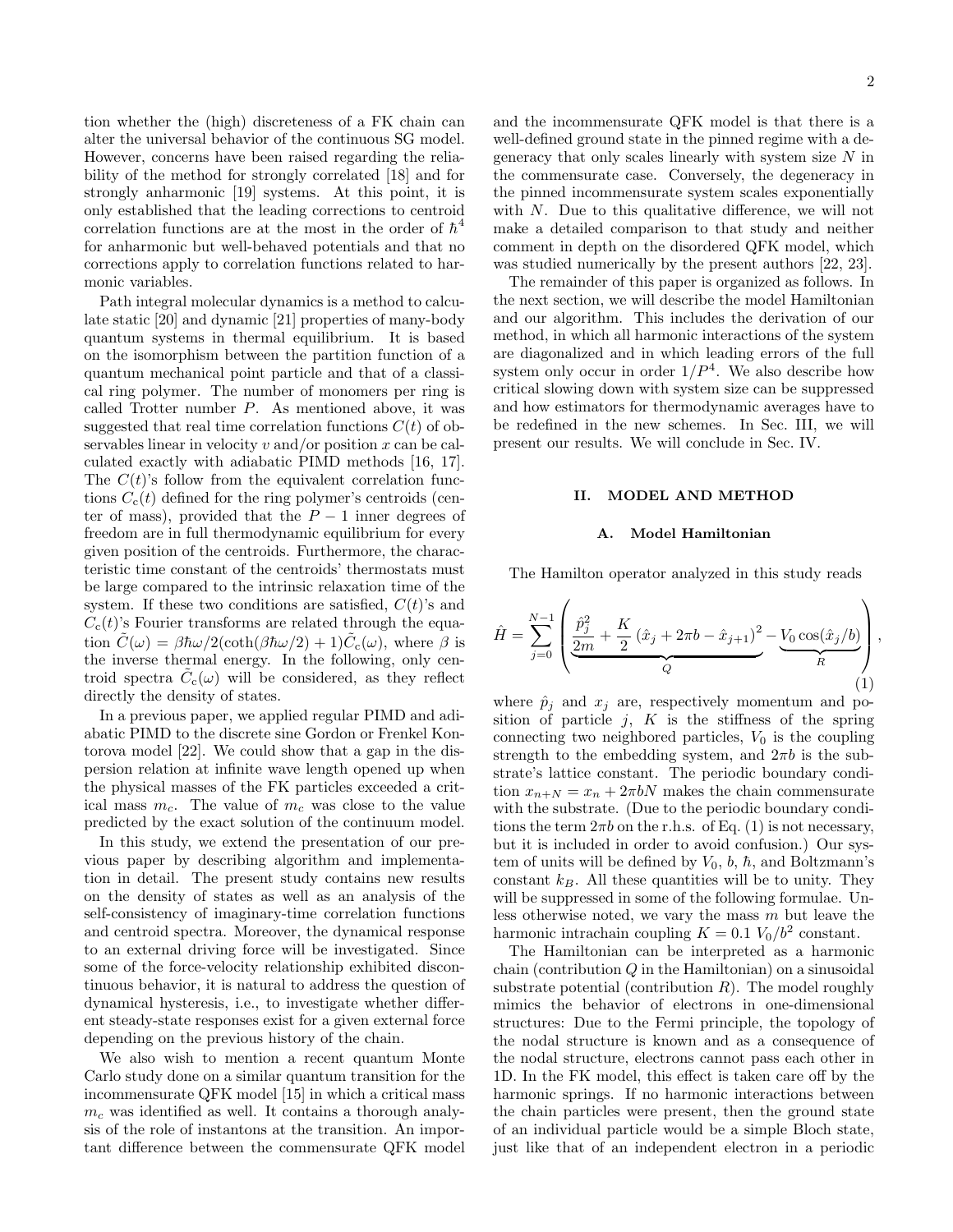potential.

Many exact results exist for the continuum approximation of the SG model, i.e., the value of the mass  $m_c$  above which the chain is a conductor, exponents describing the density of states, etc. However, the validity of continuum approximations can be challenged when the maximum curvature of the potential, namely  $V_0/b^2$  exceeds the stiffness  $K$  of the springs. For example, solitons behave qualitatively different in the classical SG model and the classical FK model: In the (continuum) SG model, solitons move frictionless through the system, while in the (discrete) FK model, solitons couple to the phonon bath and thus experience a drag force. In this study, we will be concerned with a highly discrete system, as the ratio of elastic coupling and maximum potential curvature is small, namely  $Kb^2/V_0 = 0.1$ .

# B. Simulation algorithm

The determination of the quantum statistical and dynamic properties in the framework of path integral simulation remains challenging, despite increasing computing power. It would probably be unfeasible to obtain high-resolution data if the computations were based on standard path integral algorithms. In order to reduce the finite- $P$  quantum corrections, large Trotter numbers are required. As we are interested in a transition between pinned and unpinned chain, it is necessary to go to large system sizes, which typically leads to critical slowing down. Even in the absence of a phase transition, i.e. deep in the conducting phase, an effectively free chain shows Rouse dynamics and correlation times of the slowest mode (the center of mass mode) become tremendously large.

We will therefore be concerned with the derivation of a hybrid algorithm that incorporates simultaneously different approaches that render path integral simulations more efficient. To the best of our knowledge, there has not yet been a report of such a combination of algorithms in the literature. The following three steps were taken (simultaneously) in the present study:

 $(i)$  The Hamiltonian is split into a harmonic part, which is quadratic in the operators  $\hat{x}$  and  $\hat{p}$ , and in a rest part (quadratic-rest decomposition QR) [24, 25]. The harmonic part is treated exactly by the analytic solution.

 $(ii)$  Once the Hamiltonian is decomposed into two contributions  $\hat{H} = \hat{H}_0 + V_1$ , decompositions of the hightemperature density matrix will be done such that Takahashi Imada corrections [26] are included. This leads to a convergence with  $1/P<sup>4</sup>$ .

 $(iii)$  For the calculation of static properties in PIMD, it is possible to choose the dynamical masses at will [20]. This can be done such that the eigenmodes of the unperturbed system described by  $\hat{H}_0$  all move on the same time scale [27]. Previously, this Fourier speed up had only been applied in the case where  $\hat{H_0}$  was the kinetic energy, but it is of course possible, to do the same for a more complex case such as  $\hat{H}_0 = Q$ .

The next three subsections will be concerned with the details of these three items. Points  $(i)$  and  $(ii)$  are also useful for path integral Monte Carlo (PIMC), however, the advantages due to the speed up related to item  $(iii)$  cannot be implemented in PIMC in a straightforward fashion, even if the exact solution of the SG model was exploited in PIMC. The algorithms introduced in Sects. (IIB1) and (IIB2) will put forth temperaturedependent effective potentials. This makes it necessary to redefine the expressions that need to be averaged to yield thermodynamic averages. Such expressions are called estimators and they will be discussed in Sec. II C

# 1. Splitting off harmonic interactions

It has been realized a long time ago that it is often beneficial to split off the harmonic contributions in path integrals and to evaluate harmonic fluctuations around the classical path exactly [24]. Non-harmonic fluctuations can then be dealt with numerically or perturbatively. This idea is not limited to the FK model but can be applied to all systems in which a harmonic approximation can be meaningfully defined [25]. This is why we chose a more general representation at this point. Examples for such systems are crystals and molecules, for which the harmonic approximation can be solved analytically once the interactions between the atoms are known.

Starting point is the N-particle Hamiltonian

$$
H = \sum_{j=0}^{N-1} \frac{\hat{p}_j^2}{2m_j} + V(\{\hat{x}_j\})
$$
 (2)

with a potential  $V$  that can be is decomposed into a harmonic part  $V_{\text{harm}}$  and a rest part  $V_{\text{I}}$ :

$$
V(\{\hat{x}_j\}) = \sum_{j,j'=0}^{N-1} \frac{1}{2} \hat{x}_j W_{j\ j'} \hat{x}_{j'} + V_1(\{\hat{x}_j\}) \ . \tag{3}
$$

 $W_{j\,j'}$  is a symmetric real matrix which can be diagonalized by an orthogonal transformation A. The harmonic interaction of neighbored particles can be diagonalized with a normal mode transformation. In terms of the new eigencoordinates  $q_k = \sum_j A_{kj} x_j$  of the matrix W, the Hamiltonian reads:

$$
\hat{H} = \sum_{k=0}^{N-1} \left( \frac{\hat{p}_k^2}{2m_k} + \frac{1}{2} K_k q_k^2 \right) + V_I (\{q_k\})
$$
  
=: 
$$
\sum_{k=0}^{N-1} \left( \hat{T}_{\text{kin},k} + V_{\text{harm},k} \right) + V_I (\{q_k\})
$$
 (4)

Here,  $k$  enumerates the eigenmodes and the coefficients  $K_k$  are the eigenvalues of the matrix W.  $q_k$  is the amplitude associated with the motion of eigenmode  $k, m_k$  the corresponding inertia, and  $\hat{T}_{\text{kin},k}$  and  $\check{V}_{\text{harm},k}$  are kinetic and potential energy of eigenmode k.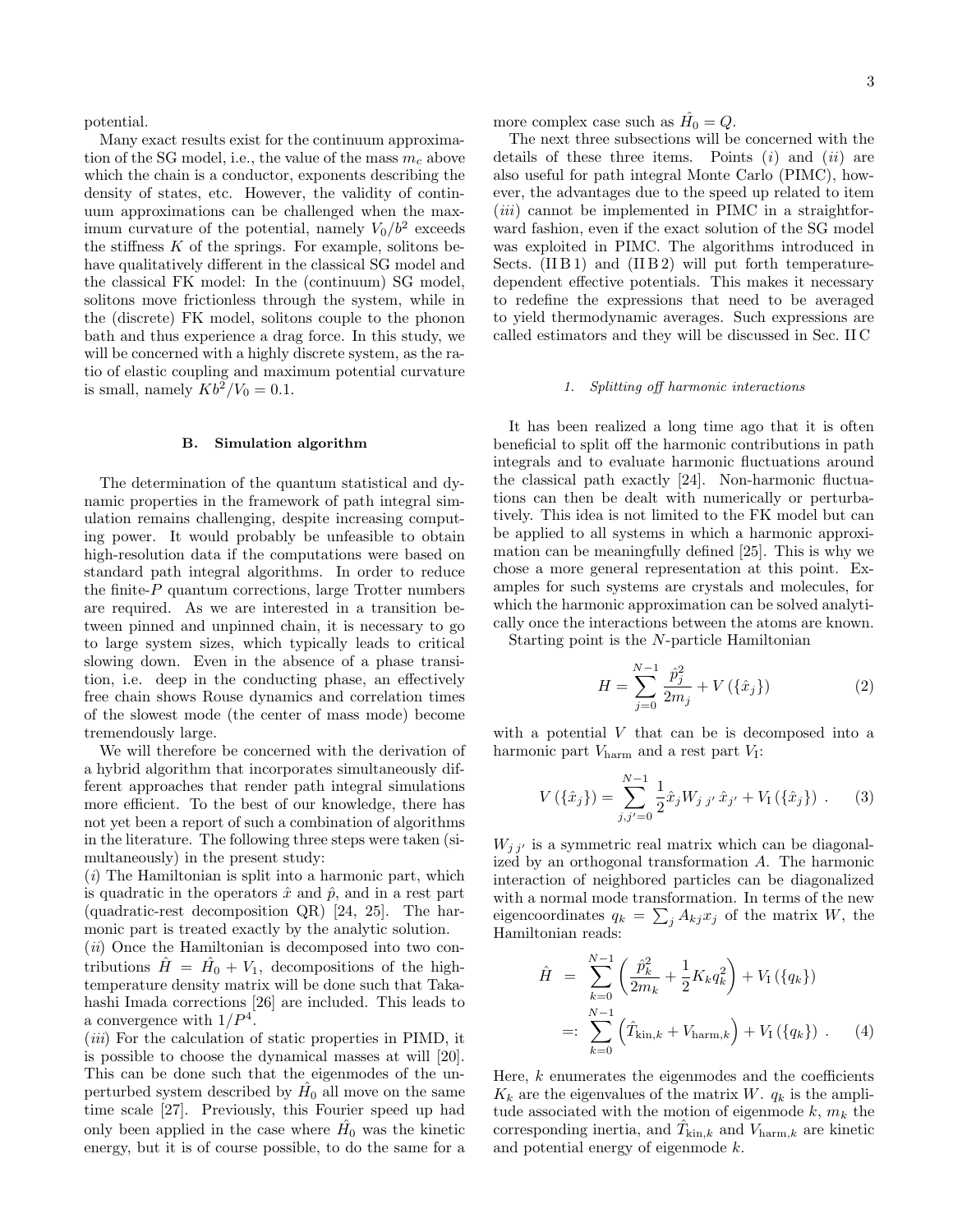This decomposition is inserted into the primitive decomposition of the high-temperature density matrix  $\exp[-\beta(H_0+V_1)/P] \approx \exp[-\beta H_0/P] \exp[-\beta V_1/P]$ . The partition function can now be written as:

$$
Z(\beta) = \lim_{P \to \infty} \int \prod_{\tau=0}^{P-1} \prod_{k=0}^{N-1} dq_k^{\tau} \cdots
$$
\n
$$
\langle \{q_k\}^{\tau} | e^{-\beta (\hat{T}_{\text{kin}} + V_{\text{harm}})/P} e^{-\beta V_1/P} | \{q_k\}^{\tau+1} \rangle
$$
\n(5)

with  $\hat{T}_{\rm kin}$  and  $V_{\rm harm}$  the net kinetic energy and net harmonic potential, respectively.  $q_k^{\tau}$  denotes the value of the amplitude of the  $k$ 'th eigenmode at imaginary time  $\tau$ . The partition function can be simplified further if one realizes that the perturbation  $V<sub>I</sub>$  and the amplitudes of the eigenmodes are both diagonal in real space. The non-trivial part of the calculation is the evaluation of the high-temperature density matrix elements  $\rho_Q$  associated with the quadratic (Q) Hamiltonian, i.e.,

$$
\rho_{\mathbf{Q},k,\tau}\left(\frac{\beta}{P}\right) = .
$$
 (6)

The result of this expression is well-known and is given by:

$$
\rho_{Q,k,\tau} \left( \frac{\beta}{P} \right) = \sqrt{\frac{1}{2\pi \sigma_k^2}} e^{-\left( q_k^{\tau} - q_k^{\tau+1} \right)^2 / 2\sigma_k^2}
$$

$$
\times e^{-\frac{\beta}{2P} \kappa_k \left( (q_k^{\tau})^2 + (q_k^{\tau+1})^2 \right) / 2} \tag{7}
$$

with

$$
\sigma_k = \sqrt{\frac{\hbar^2 \beta}{m_k P} \frac{\sinh(f_k)}{f_k}} \tag{8}
$$

$$
\kappa_k = K_k \frac{2 \tanh(f_k/2)}{f_k} \tag{9}
$$

and

$$
f_k = \frac{\hbar \beta}{P} \sqrt{\frac{K_k}{m}}.\tag{10}
$$

Terms resulting from summing up over  $\tau$  the different contributions  $(q_k^t - q_k^{t+1})^2$  in the exponent on the r.h.s. of Eq. (7) can be diagonalized with an additional normal mode transformation  $U$  along the imaginary-time axis. This transformation is that of a linear elastic chain in an external harmonic potential of stiffness  $\kappa_k$ , thus

$$
U_{\Omega \tau} = \sqrt{\frac{1}{P}} \exp(2\pi i \Omega \tau / P). \tag{11}
$$

For the new normal coordinates

$$
u_k^{\Omega} = \sum_{\tau} U_{\Omega \tau} q_k^{\tau} \tag{12}
$$

$$
= \sum_{\tau,j} U_{\Omega \tau} A_{kj} x_j^{\tau}, \qquad (13)
$$

the final (and exact) result for the diagonalized partition function  $Z_{\mathbf{Q}}(\beta)$  at zero perturbation  $V_{\mathbf{I}} = 0$  is given by

$$
Z_{\mathcal{Q}}(\beta) = \prod_{\Omega=0}^{P-1} \prod_{k=0}^{N-1} \int \frac{du_k^{\Omega}}{\sqrt{2\pi\sigma_k^2}} e^{-\frac{\beta}{P}\tilde{\kappa}(k,\Omega)|u_k^{\Omega}|^2/2}.
$$
 (14)

where the effective spring constant  $\tilde{\kappa}(k, \Omega)$  belonging to eigenmode  $u_k^{\Omega}$  can be written as:

$$
\tilde{\kappa}(k,\Omega) = \kappa_k + \frac{4P}{\sigma_k^2 \beta} \sin^2(\pi \Omega/P). \tag{15}
$$

The factorization of the harmonic modes shown above can be used for the calculation of the partition function Eq.  $(6)$ . The non-harmonic term  $V_I$ , whose natural presentation is in  $x_j^{\tau}$  rather than in the  $u_k^{\Omega}$  has to be evaluated by inverting the normal mode transformation  $Eq(13)$ .

We will conclude this subsection by sketching the calculation of the relevant coefficients for the FK model.  $V_I$ and  $W_{jj'}$  correspond to

$$
V_{I} = -V_{0} \sum_{j=0}^{N-1} \cos (x_{j}/b) , \qquad (16)
$$

$$
W_{jj'} = K \left( 2\delta_{jj'} - \delta_{j(j'+1)} - \delta_{(j+1)j'} \right) . \tag{17}
$$

The regular Fourier analysis of a linear elastic chain [see also Eq. (11)] then shows that the normal model coefficients  $m_k$  and  $K_k$  are given by

$$
m_k = m \tag{18}
$$

$$
K_k = 4K \sin^2(\pi k/N) \tag{19}
$$

from which all the other terms follow.

# 2. Reducing the error to  $1/P<sup>4</sup>$

While the manipulations in Sec. II B 1 decrease the absolute error when evaluating the partition function for finite Trotter numbers  $P$ , they do not improve the convergence rate in the sense that the leading-order corrections remain  $\mathcal{O}(1/P^2)$ , albeit with a reduced prefactor. However, it is possible to improve the situation by including correction terms originally suggested for spin systems [28]. The idea is to approximate the partition function of a Hamiltonian  $\hat{H} = \hat{H}_0 + V_1$  as

$$
Z(\beta) = \text{Tr } e^{-\beta \hat{H}}
$$
  
 
$$
\approx \text{Tr} \left( e^{-\beta \hat{H}_0/P} e^{-\beta \hat{V}_1/P} e^{-\beta V_{\text{cor}}/P} \right)^P
$$
 (20)

with

$$
V_{\text{cor}} = \frac{\beta^2}{24P^2} [V_1, [H_0, V_1]] \tag{21}
$$

and a leading error of the order  $\mathcal{O}(P^{-4})$ . where  $[A, B]$ denotes the commutator of the operators A and B.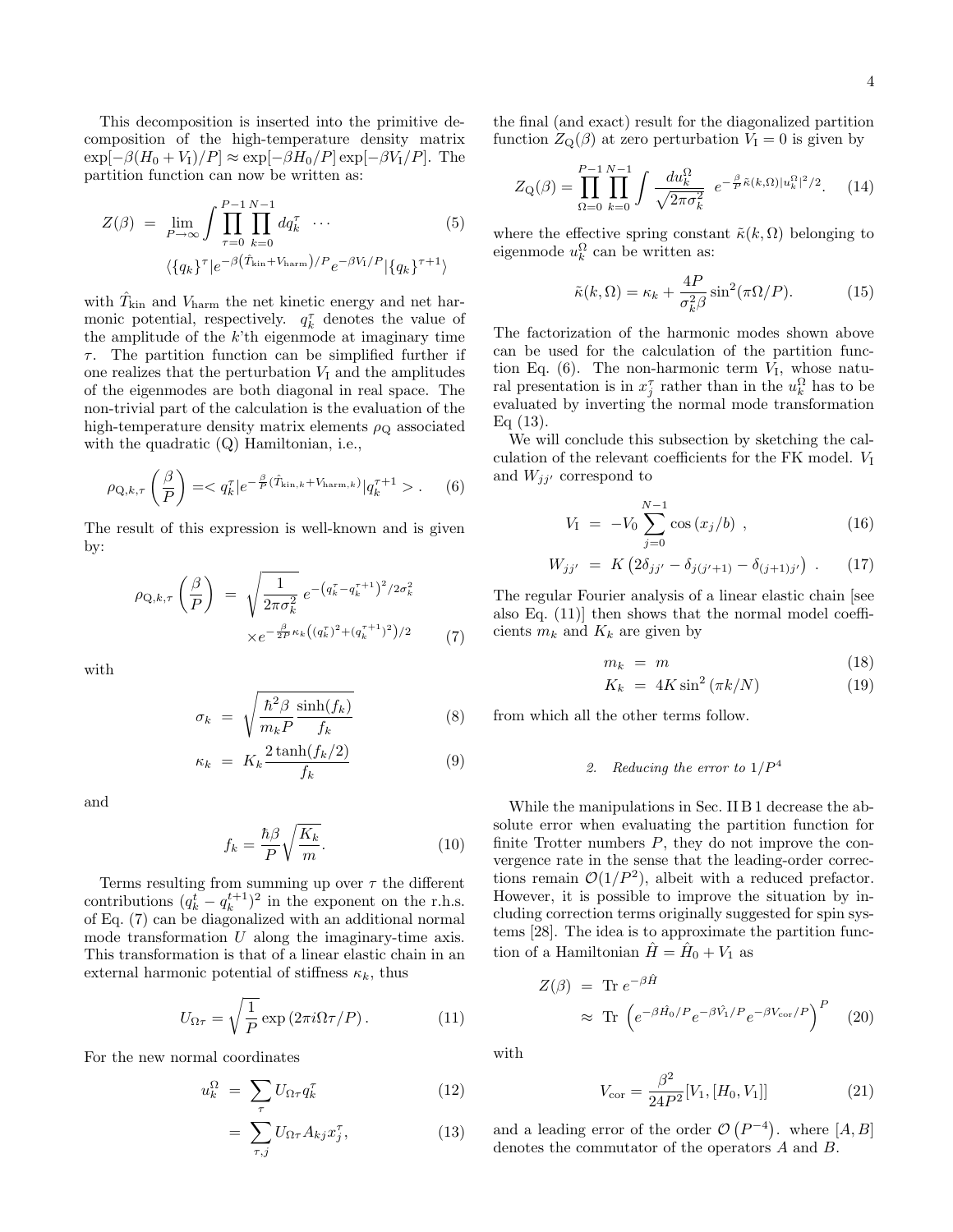Takahashi and Imada applied these corrections to translational degrees of freedom. If one associates  $H_0$ with the kinetic energy and  $V_1$  with the net potential energy, the correction term is diagonal in real space. It is given by

$$
V_{\text{cor}} = \frac{\beta^2 \hbar^2}{12mP^2} | \nabla_j V_1 |^2, \tag{22}
$$

where  $\nabla_i$  is the gradient of  $V_1$  with respect to particle j, i.e., in one dimension  $\partial/\partial x_j$ . It could be shown that finite-P corrections are of order  $1/P<sup>4</sup>$  for a large class of potentials, including the strongly repulsive 12-6 Lennard Jones potential [29].

The Takahashi Imada scheme is easily applied to the  $QR$  decomposition from Sec. II $B1$  as well, since the harmonic potential energy commutes with the anharmonic potential energy, i.e.,  $[T_{\rm kin} + V_{\rm harm}, V_I] = [T_{\rm kin}, V_I].$ Thus, in the QR decomposition combined with the Takahashi Imada scheme, we simply have to associate  $V_1$ with  $V_I$  in Eqs. (21) and (22). For the calculation of forces in a PIMD simulation, it is convenient to calculate the correction potential and the forces associated with  $F_k^{\Omega} = \partial V_{\text{cor}}/\partial u_k^{\Omega}$  in the original representation  $x_j^{\tau}$  and to transform the forces into the reciprocal space using Eq. (11). This transformation is most efficiently done using fast Fourier transforms.

We will now demonstrate the convergence rates in the various approaches. For this purpose, we compare the so-called primitive algorithm (PA), the quadratic-rest decomposition without higher-order correction (QR), the pure higher-order propagator (HOA) without QR (which is also called Takahashi Imada approach) and the combined QR-HOA approach. To remind the reader, PA is based on the decomposition of the high-temperature density matrix outlined in Eq. (20) without including the correction terms  $V_{\text{cor}}$  and by associating respectively  $\hat{H}_0$ with  $\hat{T}_{\text{kin}}$  and  $V_1$  with the net potential energy. QR is based on the decomposition outlined in Sec. II B 1, thus the Boltzmann weight is given by the integrand in Eq. (14) times  $\exp(-\beta V_I/P)$  with the definition of  $V_I$  introduced in Eq. (4). HOA is similar to PA, but the term  $V_1$  that appears in  $V_{\text{cor}}$  is the net potential. QR-HOA is similar to QR, however, the term  $V_1$  that appears in  $V_{\text{cor}}$ is now  $V_I$ . Thus, mathematically speaking, the underlying decompositions in the various treatments are:

- PA:  $\rho_{\text{PA}} = \exp(-\beta \hat{T}_{\text{kin}}/P) \exp[-\beta (V_{\text{harm}} + V_I)/P]$
- QR:  $\rho_{\text{QR}} = \exp[-\beta(\hat{T}_{\text{kin}} + V_{\text{harm}})/P] \exp(-\beta V_I/P)$
- HOA:  $\rho_{\text{HOA}} = \rho_{\text{PA}} \exp(-\beta V_{\text{cor}}/P); V_1 = V_{\text{harm}} + V_1$
- QR-HOA:  $\rho_{\text{QR-HOA}} = \rho_{\text{QR}} \exp(-\beta V_{\text{cor}}/P); V_1 = V_1$

Fig. 1 shows the relative error of the energy for the Frenkel Kontorova model at  $T = 0.2 V_0, K = 2 V_0/b^2$ , and  $m = 0.1\hbar^2/(V_0b^2)$ . In all calculations, we subtracted the classical ground state energy. The convergence is found to be  $1/P^4$  with the HOA and the QR-HOA algorithm, while the convergence rate is only  $1/P^2$ 



FIG. 1: Relative error of the net internal energy  $U$  of the FK model due to the use of finite Trotter numbers  $P$  in the four different algorithms examined. Parameters are defined in the text.

for PA and QR. The prefactors of the errors are distinctly reduced due to the QR decomposition. In all approaches it is necessary to increase  $P$  linearly with inverse temperature, in order to maintain the accuracy of the calculation.

The present graph shows that for the given set of parameters, one can achieve 90% accuracy with  $P = 4$ if the simulation is based on HOA-QR, while for the same accuracy  $P = 64$  is required in the primitive algorithm. For a small systematic error in the order of  $10^{-5}$ , it is sufficient to use  $P = 64$  with HOA-QR, while one would need approximatively  $P = 6400$  if one wanted to have the same accuracy with the conventionally used primitive approach. The additional calculations that one needs to do in HOA-QR with respect to PA are relatively inexpensive. For instance, one HOA-QR time step for a system consisting of 1,024 particles and  $P = 1,024$  requires only twice as much CPU time as a simple PA time step, mainly due to the calculation of  $V_{\text{cor}}$ . Of course, the improvement achieved due to the QR technique depends on the accuracy of the harmonic approximation. For large values of  $V_0$ , i.e., in the pinned phase, it is useful to include the harmonic part of the substrate potential in Vharm and choose for the rest  $V_1 = -V_0 \sum_{j=0}^{N-1} (\cos(x_j/b) - 1/2(\delta x_j/b)^2)$  with  $\delta x_j$ the deviation between particle's  $j$  present position and its mechanical equilibrium position  $x_{eq,j}$ , which can be chosen to be  $x_{\text{eq},j} = j2\pi b$ .

### 3. Avoiding critical slowing down

The main task of a path integral simulation program is to sample configurations  $\{u_k^{\Omega}\}\$ in such a way that they are distributed according to the weight function W

$$
W \propto \exp\left(-\beta V_{\text{eff}}/P\right),\tag{23}
$$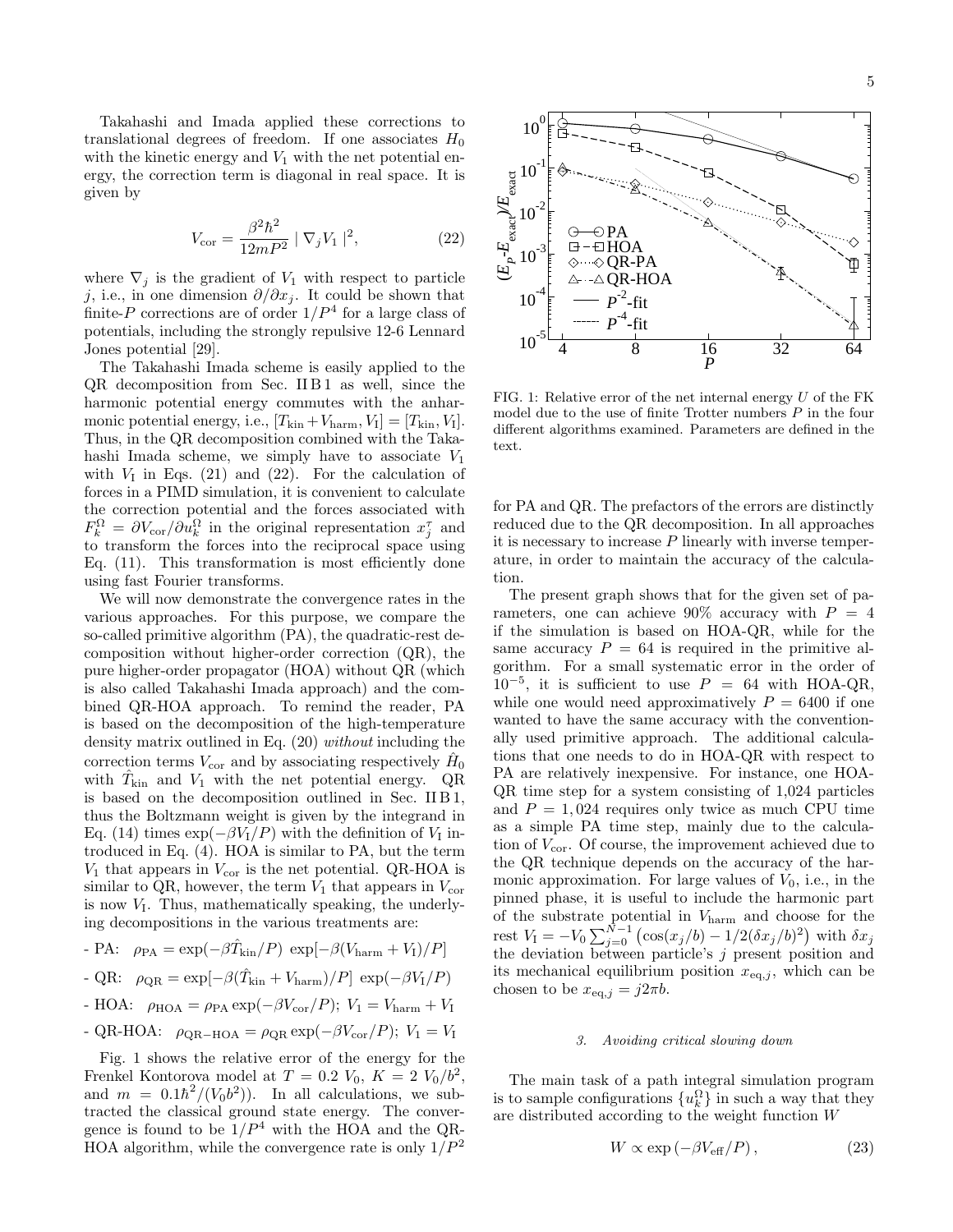where  $V_{\text{eff}}$  is an effective potential that depends on the decomposition discussed above, i.e., for the QR-HOA approach the effective potential would be:

$$
V_{\text{eff}}^{\text{QR-HOA}} = \frac{1}{2} \sum_{k,\Omega} \tilde{\kappa}(k,\Omega) |u_k^{\Omega}|^2 + \sum_{\tau=0}^{N-1} V_I(\{x_j\}^{\tau})
$$

$$
+ \frac{\hbar^2 \beta^2}{12mP^2} \sum_{j,\tau} \left| \frac{\partial V_I(\{x_j\}^{\tau})}{\partial x_j^{\tau}} \right|^2, \quad (24)
$$

where the set of coordinate  $u_k^{\Omega}$  and the set of coordinates  $x_j^{\tau}$  are not independent but related via a Fourier transform. Once configurations are visited according to the weight function, thermodynamic averages of observables can be calculated as averages of their estimators, see also Sec. II C.

The sampling is efficient when the correlation time of the observables is small, i.e., when stochastic fluctuations of the estimators decay quickly with time. If no precautions are taken, path integral simulations can suffer from serious ergodicity problem, in particular when P becomes large. Straightforward Monte Carlo methods (moving only individual beads and center-of-masses) as well as straightforward molecular dynamics (every bead gets assigned the same inertia) result in critical slowing down, i.e., the correlation time of the slowest mode increases with  $P^2$ . In path integral Monte Carlo (PIMC), this problem can be overcome with staging algorithms, in which a fraction of the chain is moved at once, see Ref. 30 for more details.

In PIMD, a similar speed-up can be obtained by defining appropriate 'dynamical' kinetic energies  $T_{\text{dyn}}$  [20]. Note that one has a lot of freedom to chose the  $T_{\rm dyn}$ , because the sampling weight  $W$  in the path-integral representation only depends on coordinates. It is desirable to collapse the time scales as much as possible, because in that case, the ratio of the allowed time step  $\Delta t$  to the maximum period  $T$  can be chosen relatively large for every mode. One possibility to achieve this as well as possible is to assign inertia (or 'dynamic' masses) to the eigenmodes of a chain such that the intrinsic time scales overlap as much as possible [27]. In their original paper, Tuckerman et al. [20] showed that this can also be done by introducing a staging transformation, which reduces the slowing-down with increasing P just as well as assigning masses to eigenmodes.

In our present approach, we may go even further and assign dynamic masses  $m_k^{\Omega}$  to the (spatially delocalized) eigenmodes of the unperturbed Hamiltonian. Alternatively, a properly-defined staging transformation may reduce the slowing down also in spatially delocalized harmonic variables. Following the suggestion in Ref. 27 and extending them to the sine Gordon model, a collapse can be done within the harmonic approximation with the following choice [27]:

$$
m_k^{\Omega} = m_k \frac{k_{\text{E},k} + \tilde{\kappa}(k,\Omega)}{k_{\text{E},k}},
$$
\n(25)

where  $k_{\text{E},k}$  is the classical stiffness of eigenmode k. Note that one leaves the inertia of the center-of-mass mode of the whole system  $u_0^0$  invariant with this choice of  $m_k^{\Omega}$ . Further optimization of the masses  $m_k^{\Omega}$  can be achieved during the equilibration of the simulation or with the help of a short test run. This is particularly useful when the physical masses are small, because the harmonic approximation becomes invalid. Of course, the additional optimization of the dynamic  $m_k^{\Omega}$  can be automated. In either case, the PIMD equation of motion then reads

$$
m_k^{\Omega} \ddot{u}_k^{\Omega} = -\nabla_{u_k^{\Omega}} V_{\text{eff}}^{\text{QR-HOA}} + F_{\text{thermostat}}, \qquad (26)
$$

where  $F_{\text{thermostat}}$  is the coupling to a thermostat making sure that thermal equilibrium is obtained. We employed a Langevin thermostat and will comment on it further below. In the QR-HOA algorithm, the coefficients  $k_{\text{E},k}$  are related to the curvature of the potential  $V_I$ , which is not yet incorporated in the propagator  $\rho_Q$ , thus  $k_{\text{E},k}^{\text{QR-HOA}} = V_0/b^2$ .

Of course, the dynamics have to be chosen according to and will depend on the nature of the decomposition. Luckily, the higher-order schemes do not require a separate treatment for efficient sampling, because the correction potential  $V_{\text{cor}}$  vanishes with  $1/P^2$  as P increases. Conversely, it does matter whether or not the harmonic part is diagonalized. However, it is straightforward how to assign the values for  $k_{\mathrm{E},k}$  and the dynamical masses. For instance, if we simply did the primitive decomposition of the density matrix, then  $\tilde{\kappa}$  would have to be replaced with: [27]

$$
\tilde{\kappa}_{\text{PA}}(\Omega) = 4 \frac{\hbar^2 P^2}{m\beta^2} \sin^2(\pi \Omega/P),\tag{27}
$$

and the expected local curvature of the potential defined in Eq. (1) would be

$$
k_{\text{PA, E}} = 2K + V_0/b^2. \tag{28}
$$

The factor of two on the r.h.s. of Eq. (28) arises from the elastic coupling of an atom to its two neighbors in the FK chain.

Fig. 2 compares the density of states for the centroids in the optimized case (either based on the harmonic approximation or on further automatic optimization) and the physical masses of the centroids. In that figure, we collapsed the data on a frequency close to the Debye frequency of the classical, free chain rather than to the smallest frequency of the system. Also, the internal modes were optimized, i.e., they moved on the same time scale as the fastest centroids. The characteristic dynamics resulting from the 'harmonic' and/or the automatically optimized masses collapse almost perfectly and thus make efficient sampling of the centroids possible. This advantage becomes particularly important when the gap in the dispersion relation vanishes, i.e., in the vicinity of the critical mass. In that region, the 'hydrodynamic slow-down' in the correlation times will be in the order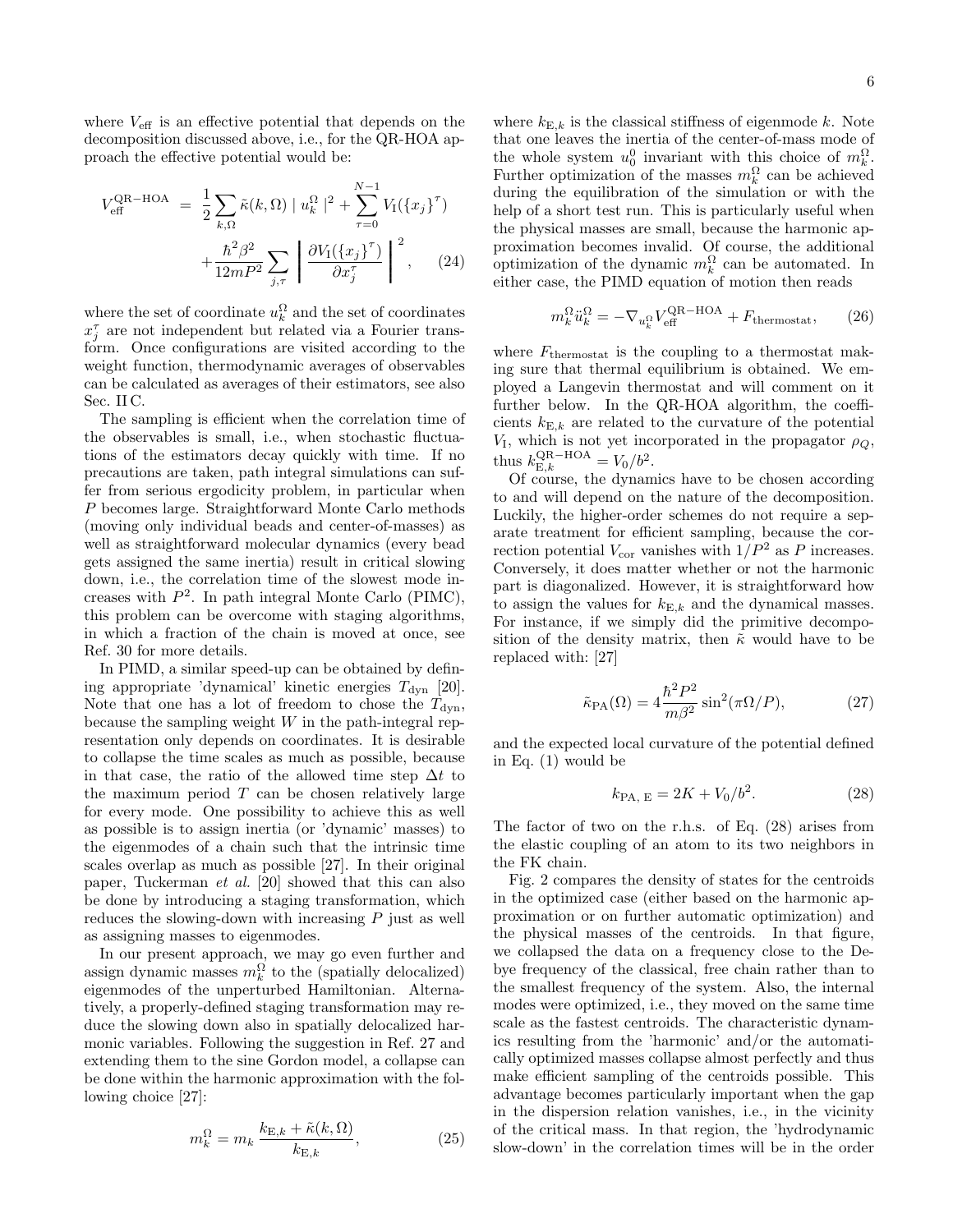

FIG. 2: Centroid density of states for the discrete sine-Gordon chain. The dotted line shows the density of states, calculated with real physical values for the dynamical masses belonging to the  $u_k^0$  coordinates. The dashed line shows the result of the optimization according to Eq. (25). The straight line is the result of an automatic optimization. In all cases, internal modes moved on the same time scale as the fastest centroid mode. Parameters are defined in Sec. II B 2.

of  $N^2$ , and thus the benefit of artificial masses becomes orders of magnitudes larger than the one shown here. A similar speed-up would not be possible with PIMC techniques, where eigenmode moves turned out less beneficial than in PIMD. Generalized staging moves that incorporate for instance the exact solution of the continuum approximation could be derived and increase the benefit of PIMC. However, such 'sine Gordon staging moves' would be distinctly harder to implement than the regular staging moves, while the implementation of the eigenmode dynamics in PIMD only requires fast Fourier transforms. The PIMD advantage of dating up all modes in parallel is fully bourne out for the sine Gordon model. This advantage is particularly helpful for the calculation of static properties.

We will conclude this subsection by commenting on the thermostat and adiabatic PIMD (aPIMD). In aPIMD, it is necessary to assign the physical mass to each centerof-mass mode  $u_j^{\Omega=0}$ , where j enumerates the atoms and  $\Omega$  is the frequency conjugate to the imaginary time, i.e., the Matsubara frequency. This translates into  $m_k^{\Omega=0}$  = m. The internal modes have to move on much smaller time scales, so that they can explore the relevant phase space sufficiently while the centroid moves only a small distance in real space. This can be achieved by dividing the masses  $m_k^{\Omega}$  in Eq. (25) by a large number. At the same time, the time step  $\Delta t$  has to be reduced and the coupling to the thermostat increased accordingly. If  $\gamma_k^{\Omega}$ denotes the inverse time constant with which a mode  $k, \Omega$ is coupled to the thermostat (or alternatively  $\gamma_k/\omega$  the number of independent configurations obtained in Monte Carlo, provided the mean forces on the centroids were



FIG. 3: Realization of the inequalities given in Eq. (29) for  $K = 0.1$  and  $m = 0.06$ .

evaluated in terms of PIMC), then the following series of inequalities should be obeyed

$$
\Delta t^{-1} \gg \omega_k^{\Omega \neq 0} > \gamma_k^{\Omega \neq 0} \gg \omega_{k=0}^{\Omega = 0}, ..., \omega_{k=\pm \pi b/2}^{\Omega = 0}
$$
  

$$
\gg \gamma_k^{\Omega = 0} \gg T_{\text{sim}}^{-1},
$$
 (29)

where  $T_{\text{sim}}$  is the time over which trajectories are averaged. Fig. II B 3 shows in how far the inequalities stated in Eq. (29) were satisfied for the calculation of a generic centroid spectrum.

While concerns about Langevin thermostats are not alien to the authors, we have to emphasize that our Langevin implementation, which is described in Ref. 27, including the data presented in Fig. 1 were obtained using that thermostat. Our results remained unaltered within the statistical error bar, which was smaller than the systematic errors, when time step and coupling strength to the thermostat were altered. As a rule of thumb, we take a time step  $\Delta t$ , which is about 4% of the characteristic/minimum period and a damping term  $\gamma = 0.01 \Delta t^{-1}$ . For aPIMD simulations, we change from 5'th order Gear predictor corrector to velocity Verlet. The time scale of the internal modes is adjusted to be more than ten times faster than the fastest centroid mode and the thermostat is coupled much less strongly to the centroids than in regular PIMD simulations. Some runs were repeated with a more rigorous integration scheme suggested recently by Ricci and Ciccotti [31]. It turned out that our parameters were chosen carefully enough such that none of the plots had to be changed in a manner that would have been noticeable to the eye. For stronger damping, however, the Ricci-Ciccotti integration scheme is more than likely to prove beneficial.

To summarize the algorithm, coordinates are propagated in reciprocal space, i.e., the variables  $u_k^{\Omega}$  are the molecular dynamics variables. Once a new set of  $u_k^{\Omega}$ 's is obtained, we transform the  $u_k^{\Omega}$ 's into real space  $u_j^{\tau}$  and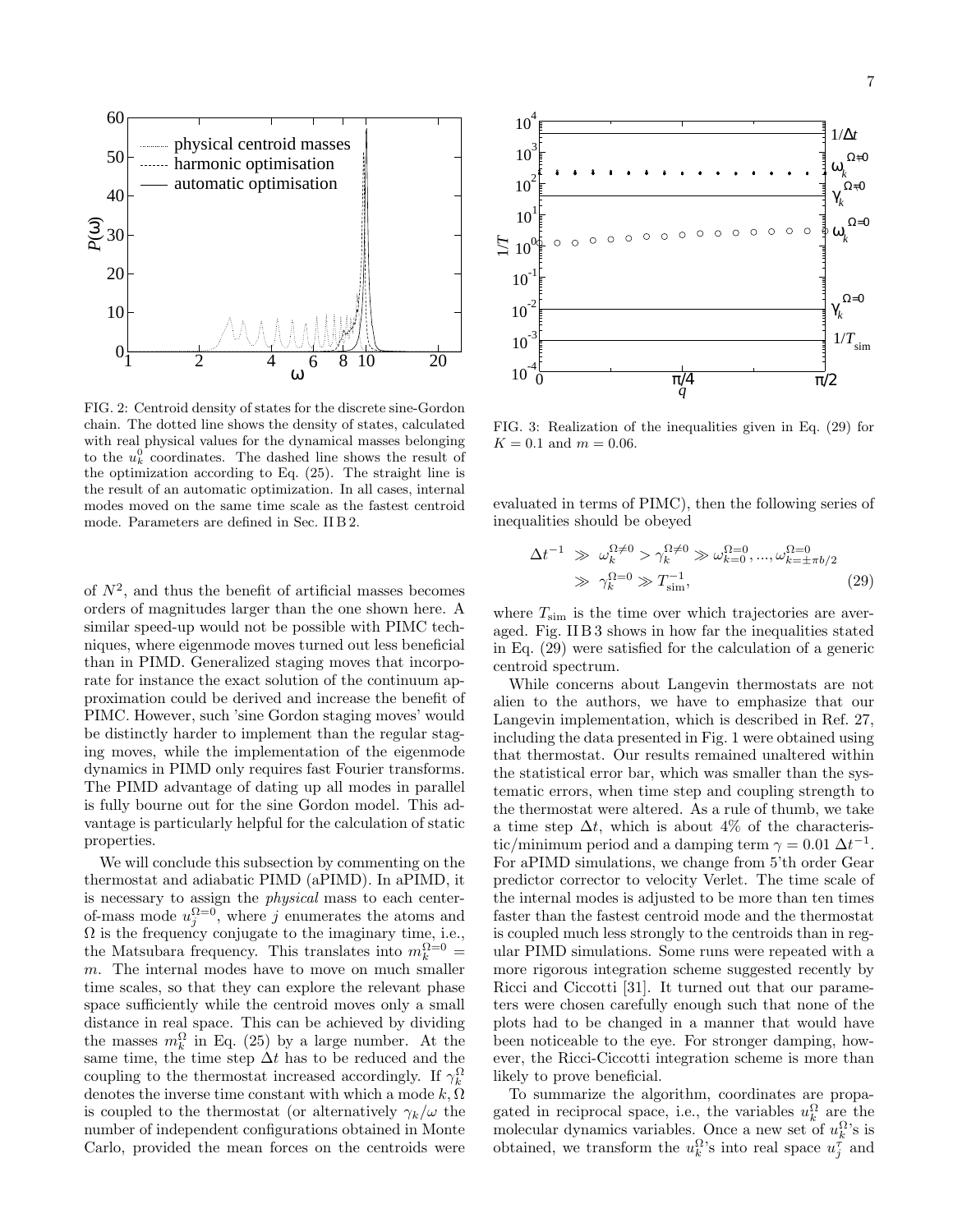calculate the forces due to the non-harmonic forces  $F_{\text{I},j}^{\tau}$ in real space. The (inverse) Fourier transform of these forces is added to the diagonal terms. As just noted, the thermostat acts on the  $u_k^{\Omega}$ 's, so that the characteristic relaxation time can be made similar for all internal modes.

# C. Estimators

The estimators for the calculation of observables depend on the chosen decomposition. They can be determined from the corresponding thermodynamic expressions for the averages. For the kinetic energy, the potential energy of the harmonic coupling, and an arbitrary operator L diagonal in real space, these expressions read:

$$
\langle T \rangle = \frac{m}{\beta} \frac{d}{dm} \ln \left( Z(\beta, m, W, V_{\rm I}) \right) \tag{30}
$$

$$
\langle V_{\text{harm}} \rangle = -\frac{1}{\beta} \frac{d}{d\lambda} \ln \left( Z(\beta, m, \lambda W, V_{\text{I}}) \right) \Big|_{\lambda=1}
$$
  

$$
\langle L \rangle = -\frac{1}{\beta} \frac{d}{d\lambda} \ln \left( Z(\beta, m, W, V_{\text{I}} + \lambda L) \right) \Big|_{\lambda=0}.
$$

The estimator for the kinetic energy is given by:

$$
T_{\text{est}}^{\text{QR-HOA}}\left(\{u_k^{\Omega}\}\right) = \frac{PN}{2\beta} + \frac{P}{4\beta} \sum_{k=0}^{N-1} \left[\frac{f_k}{\tanh[f_k]} - 1\right]
$$

$$
+ \frac{1}{P} \left[ \sum_{\Omega=0}^{P-1} \sum_{k=0}^{N-1} \frac{1}{2} \left( -\frac{4P}{\sigma_k^2 \beta} \sin^2(\pi \Omega/P) + \left[\frac{d}{df_k} \tilde{\kappa}(k, \Omega)\right] \frac{f_k}{2} \right) \left(u_k^{\Omega}\right)^2 + V_{\text{cor}}\left(\{u_k^{\Omega}\}\right) \right].
$$
(31)

The kinetic energy can also be calculated with a virial estimator which shows a well behaved statistical variance in the  $P \to \infty$  limit[30, 32]. The virial estimator can be derived by performing a variable transformation of the coordinates  $\{u_k^{\Omega}, \Omega \neq 0\}$  in the QR-HOA expression for the partition function into the dimensionless variables  $v_k^{\Omega} = u_k^{\Omega}/\sigma_k$ , performing the derivative according to Eq. (30) and transforming back to the variables  $u_k^{\Omega}$ . We made sure to incorporate the central mode in the estimator, which is missing in the original formulation of the virial estimator [32]. Doing this is important when a significant number of unbound states contributes significantly to the partition function [30]. The resulting virial estimator in the QR-HOA scheme reads:

$$
T_{\text{est}}^{\text{QR-HOA(vir)}}\left(\{u_k^{\Omega}\}\right) = \frac{N}{2\beta} + \frac{1}{4\beta} \sum_{k=0}^{N-1} \left[\frac{f_k}{\tanh[f_k]} - 1\right]
$$

$$
+ \frac{1}{P} \left[\sum_{\Omega=1}^{P-1} \sum_{k=0}^{N-1} \left(\frac{1}{2} - \frac{1}{4} \left[\frac{f_k}{\tanh[f_k]} - 1\right]\right) \times \right]
$$

$$
\times u_k^{\Omega} \frac{d}{du_k^{\Omega}} \left[ V_{\text{harm}} \left( \{ u_k^{\Omega} \} \right) + V_{\text{I}} \left( \{ u_k^{\Omega} \} \right) + V_{\text{cor}} \left( \{ u_k^{\Omega} \} \right) \right] + V_{\text{cor}} \left( \{ u_k^{\Omega} \} \right) \Bigg]. \tag{32}
$$

Here  $V_{\#}\left(\lbrace u_k^{\Omega} \rbrace\right)$  (# = {harm, I, cor}) stands for

$$
V_{\#}\left(\{u_{k}^{\Omega}\}\right) = \sum_{\tau=0}^{P-1} V_{\#}(\{x_{j}\}^{\tau})\Big|_{x_{j}^{\tau}=x_{j}^{\tau}(\{u_{k}^{\Omega}\})}.
$$
 (33)

The estimator for the harmonic interaction is given by:

$$
V_{\text{harm est}}^{\text{QV-HOA}}\left(\left\{u_k^{\Omega}\right\}\right) = \frac{P}{4\beta} \sum_{k=0}^{N-1} \left[\frac{f_k}{\tanh[f_k]} - 1\right]
$$

$$
+ \frac{1}{P} \sum_{\Omega=0}^{P-1} \sum_{k=0}^{N-1} \frac{1}{2} \left(\kappa_k + \left[\frac{d}{df_k} \tilde{\kappa}(k,\Omega)\right] \frac{f_k}{2}\right) \left(u_k^{\Omega}\right)^2 (34)
$$

The estimator for operator L is

$$
L_{\text{est}}^{\text{QV-HOA}}\left(\{u_k^{\Omega}\}\right) = \frac{1}{P} \sum_{\Omega=0}^{P-1} \left[L\left(\{u_k^{\Omega}\}\right) - \frac{\hbar^2 \beta^2}{24mP^2} \sum_{k=0}^{N-1} \left(\frac{d}{du_k^{\Omega}} V_I\left(\{u_k^{\Omega}\}\right)\right) \left(\frac{d}{du_k^{\Omega}} L\left(\{u_k^{\Omega}\}\right)\right)\right].
$$
 (35)

Here  $L(\lbrace u_k^{\Omega} \rbrace)$  is defined through  $L(\lbrace x_j \rbrace)$  in analogy to Eq.(33). Note that the harmonic energy can also be calculated with Eq.(35) setting  $L = V_{\text{harm}}$ , but the systematic error due to the decomposition would be bigger. The estimator for the internal energy  $U = \langle T + V_{\text{harm}} + V_I \rangle$ can be found if one uses  $L = V_I$  in Eq.(35).

# III. SIMULATION RESULTS

# A. Dispersion relation

The phonon dispersion relation  $\omega(q)$  is always a quantity of particular interest. To the authors' knowledge, it is only known exactly for the continuum model [24, 33]. In this section, we will discuss  $\omega(q)$  for the *discrete* FK model as well as the spectra from which the  $\omega(q)$ 's for different masses are obtained.

Classically, the zero-temperature dispersion relation of the chain is simply given by

$$
\omega_{\text{cla}}^2(q) = \frac{1}{m} \left[ 4K \sin^2(qb/2) + K_0 \right],\tag{36}
$$

where q denotes the phonon's wave number and  $K_0 = 1$ . Eq. (36) can be found by a simple harmonic approximation of the sinusoidal embedding potential  $V_I$  around the minima. The continuum solution of the QFK has the same functional dependence, however, the value of the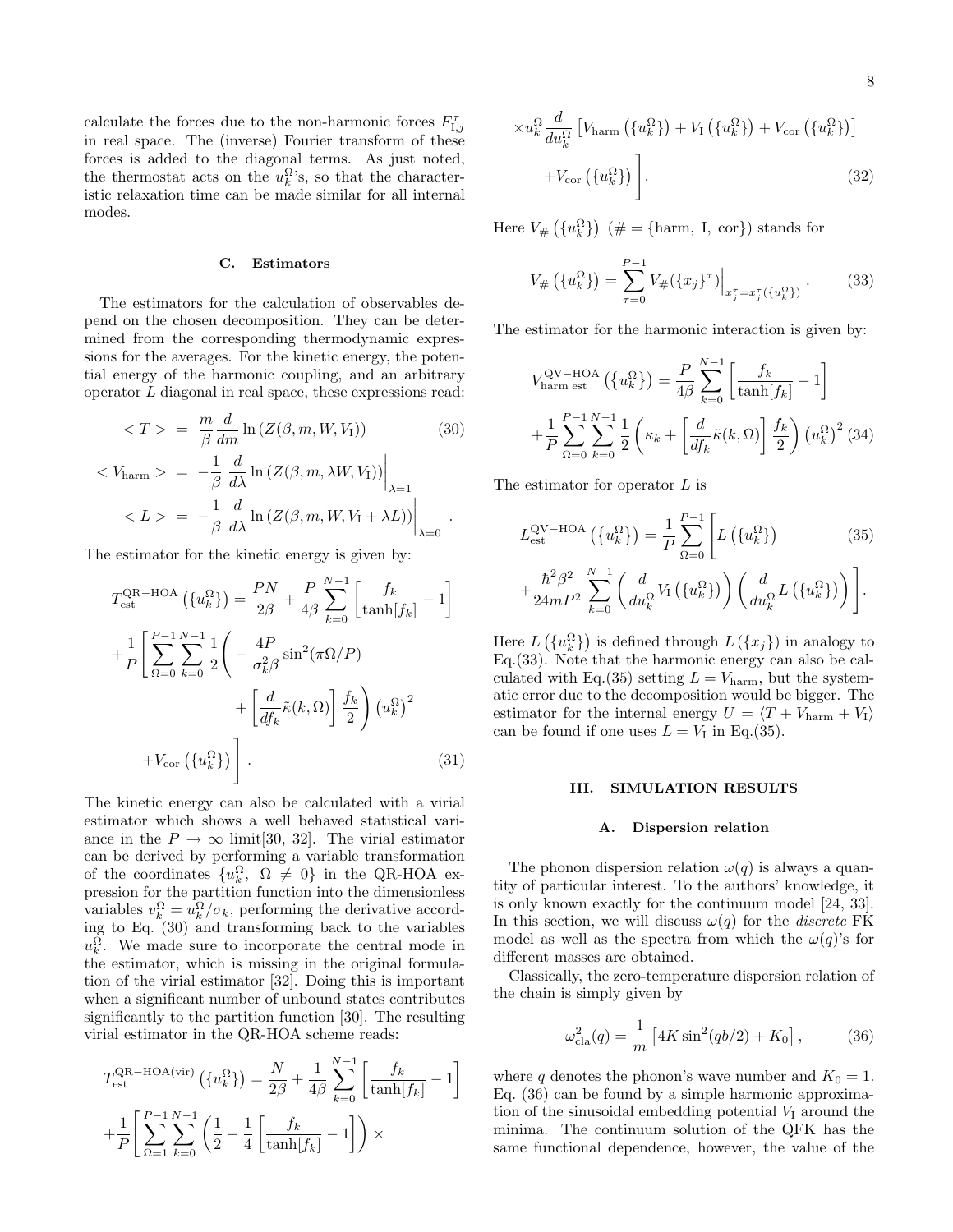

FIG. 4: Right: Dispersion relations for the discrete QFK chain with  $K = 0.1$  for different masses, namely  $m =$ 0.02, 0.04, 0.06, 0.08, 0.1 (from bottom to top) as well as for the classical FK chain (very top curve). Lines are fits according to Eq. (37). Left: Values for effective substrate curvature  $K_0$  as a function of mass m, as obtained from the fit for the band gap at zero wave vector. The error indicates the critical mass in the continuum model. All plots were obtained for system size  $N = 128$ , temperature  $T = 0.064$  and the same time-scale separation as in Fig. II B 3.

substrate curvature  $K_0$  becomes renormalized to a massdependent value  $\tilde{K}_0$  due to zero-point quantum fluctuations and/or thermal fluctuations [24, 33]. Thus for the continuum SG, one has

$$
\omega^2(q) = \frac{1}{m} \left[ 4\tilde{K}\sin^2(qb/2) + \tilde{K}_0 \right] . \tag{37}
$$

In this equation, we have also generalized the value  $K$  to  $\tilde{K}$ , although in the continuum solution  $K = \tilde{K}$ .

Eq. (37) also proves accurate for the dispersion in the highly discrete FK model, see the right-hand side of Fig. 4, in which the classical zero-temperature dispersion relation corresponding to the limit  $m \to \infty$  is plotted for comparison. Each curve requires only two fit parameters, namely the value for  $\tilde{K}$  and  $\tilde{K}_0$  in Eq. (37). While the effective maximum substrate curvature  $\tilde K_0$  can be strongly reduced by quantum fluctuations in the phase with gap and vanishes in the gapless phase, the effective elastic coupling  $K$  receives only very small corrections due to quantum fluctuations.  $K$ 's optimum value turned out to differ at most by 5  $\%$  from K, which happened when the masses m were slightly above  $m_c$ . In this mass regime, confining  $K$  to  $K$  lead to apparently systematic deviations between fitted and measured  $\omega(q)$ 's in the order of but smaller than symbol size. The dispersion relation does not change noticeably when particle number N and inverse temperature  $\beta$  (sufficiently small but fixed  $\beta/P$ ) are increased. This allows one to conclude that the dispersion relations given in Fig. 4 represent the thermodynamic and zero-temperature limit within the statistical error bars, which are smaller than the used symbols.

The left-hand side of Fig. 4 shows the phonon excitation gap at zero wave vector. The gap size is determined from the fit parameter  $\tilde{K}_0$  in Eq. (37), which is fitted to



FIG. 5: Spectra reflecting the velocity correlation function of the centroid for different values of m at wavenumber  $q =$ 0 (main figure) and  $q = \pi$  (inset); system size  $N = 128$ , temperature  $T = 0.064$ . The dashed line (main figure) and the gray line (inset) are fits according to Eq. (38).

the data for the dispersion relation. The phonon excitation gap apparently becomes zero at a value  $m_c \approx 0.02$ , as shown in the left-hand side of Fig. 4. This in turn implies that sliding can be induced at arbitrarily small external driving forces for  $m \leq 0.02$ . As will be shown later, the system creeps in the zero-gap regime when subjected to a small external driving force. The discreteness of the chain alters the value of the mass  $m<sub>c</sub>$  at which the transition from finite gap (no creep) to zero gap (creep) takes place. The continuum model predicts this transition to occur at  $m_c = 0.016$  [34]. This is in close agreement with the value of  $m_c = 0.02$  obtained for the discrete model in this work, which is valid for the choice of  $K = 0.1$ . The discrepancy between continuum and discrete model will decrease further as the spring stiffness within the chain increases as compared to the maximum curvature  $K_0 = 1$ of the embedding potential.

All dispersion relations were obtained by analyzing the spectra of the velocity autocorrelation functions of centroids at fixed wave vector q. The eigenfrequencies  $\omega_0$ were obtained by fitting the spectra with a Lorentzian, which for the velocity  $(v(\omega) = -i\omega x(\omega))$  autocorrelation function reads

$$
C_{vv}(\omega, q) \propto \frac{\omega^2}{\{\omega^2 - \omega_0(q)^2\}^2 + \gamma_{\text{eff}}^2 \omega^2}.
$$
 (38)

Some representative centroid spectra of collective modes at zero  $q$  vectors are shown in Fig. 5. The Lorentzians provide an excellent approximation for modes that are not too close to zero (see the inset) and a reasonably good approximation to the main part of the  $q = 0$  peaks. The tails in the observed  $q = 0$  spectra have little bearing on the value of the eigenfrequencies  $\omega_0(q)$ .

We have analyzed in Fig. 6 how finite temperature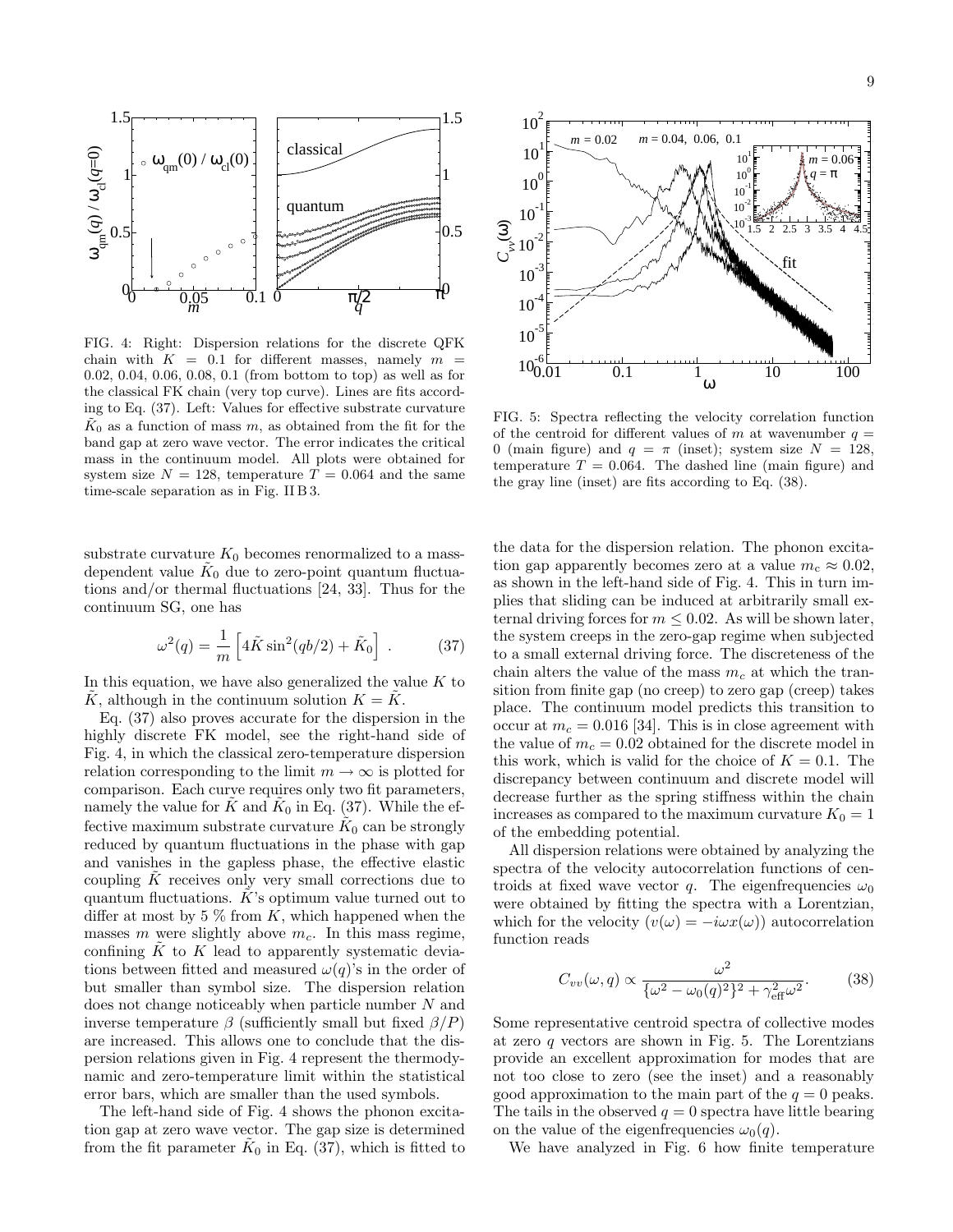

FIG. 6: Similar graph as previous graph, Fig. 5, however, at fixed mass  $m = 0.06$  and varying temperature T and damping of central mode  $\gamma$ . The data has been coarse grained such that  $\Delta \ln \omega$  is constant at large  $\omega$ .

T and finite thermostat  $\gamma$  affect the spectra. Most of this analysis was done for the mass  $m = 0.06$  in the pinned regime. At large  $\omega$ , the spectra show a power law behavior proportional to  $\omega^{-2}$ . The prefactor of this power law decreases with decreasing  $\gamma$ . For  $m = 0.06$ , this prefactor scales approximately with  $1/\sqrt{\gamma}$ . At small  $ω$ , we could not identify a systematic trend when  $γ$  was changed. Thus the intrinsic damping mechanisms dominate the artificially imposed damping at small  $\omega$ .

The temperature appears to be mainly responsible for the finite values of  $C_{vv}(\omega)$  at small  $\omega$  in the pinned regime. Reducing the temperature further leads to a decrease in the plateau value of  $C_{vv}(\omega)$  at small  $\omega$ . For  $m =$ 0.06, our analysis suggests that the zero-temperature limit of  $C_{vv}(\omega)$  is zero (or at least extremely small) for frequencies below  $\omega_{\min}(m = 0.06) \approx 0.5$ . Given the data presented for the  $m = 0.06$  case in Fig. 6, one can speculate that there would be no intrinsic frequency in the system above a frequency  $\omega_{max}(m = 0.06) \approx 3$  if one was able to run 'ideal' simulations in the limit  $T \to 0$ and  $\gamma \to 0$ . Having (significant) intensity only in a small window in the interval  $0.5 \leq \omega \leq 3$  shows a distinct deviation from what one would expect from Gaussian noise.

More importantly, the shape of the FK spectra in the pinned regime differs from those of the continuous SG. The latter show an intensity that monotonically increases with decreasing  $\omega$  until  $\omega_{min}$  is reached at which point the intensity abruptly drops to zero. In the discrete FK model, there seems to be different universality in that the spectra tends to zero continuously after going through a maximum.

Lastly, we would like to point out an unexpected maximum in our data located at zero frequency for finite temperatures T. This peak can be related to thermal creep of the manifold, rather than to quantum creep, which is



FIG. 7: Single-particle, imaginary-time correlation function  $G(\Delta \tau) = \langle [x(\tau + \Delta \tau) - x(\tau)]^2 \rangle$  as obtained by accumulating  $G(\Delta \tau)$  directly (open circles) for  $T = 0.256$ , and as obtained by using the measured single-particle spectra at  $T = 0.064$ , as well as by using dispersion relations  $\omega(q)$  such as those shown in Fig. 11. All simulations were done at  $T = 0.256$ .

the main subject of the following analysis.

# B. Consistency of real-time and imaginary-time data

As mentioned in our previous publication on the discrete QFK model [22], there are legitimate concerns [18] about the necessity to introduce corrections to the dynamical interpretation of adiabatic path integral molecular dynamics (aPIMD). In order to check the applicability of the dynamical interpretation of aPIMD for a specific model of interest, it is possible to compare numerically exact imaginary-time correlation functions with those that are reproduced indirectly from the dynamical aPIMD correlation functions. Of course, such a self-consistent check is particularly meaningful if it is done for parameters, where the system is non-classical, correlated, and anharmonic. In the present context, this is the case at small temperatures for particle masses close to the critical mass  $m_c$ .

The imaginary-time correlation function  $G(\Delta \tau)$  =  $\langle [x(\tau + \Delta \tau) - x(\tau)]^2 \rangle$  can be easily monitored in the simulation and it can also be calculated indirectly from spectra such as those presented in Fig. 5. A comparison of the two ways to yield  $G(\Delta \tau)$  is shown in Fig. 7. It turns out that the agreement is almost perfect even if  $m = m_c$ . Thus, except for very fine details in the spectra such as the detailed behavior of tails, one can expect aPIMD to provide the correct behavior.

We would like to mention that for the quantitative agreement displayed in Fig. 7, it is absolutely necessary to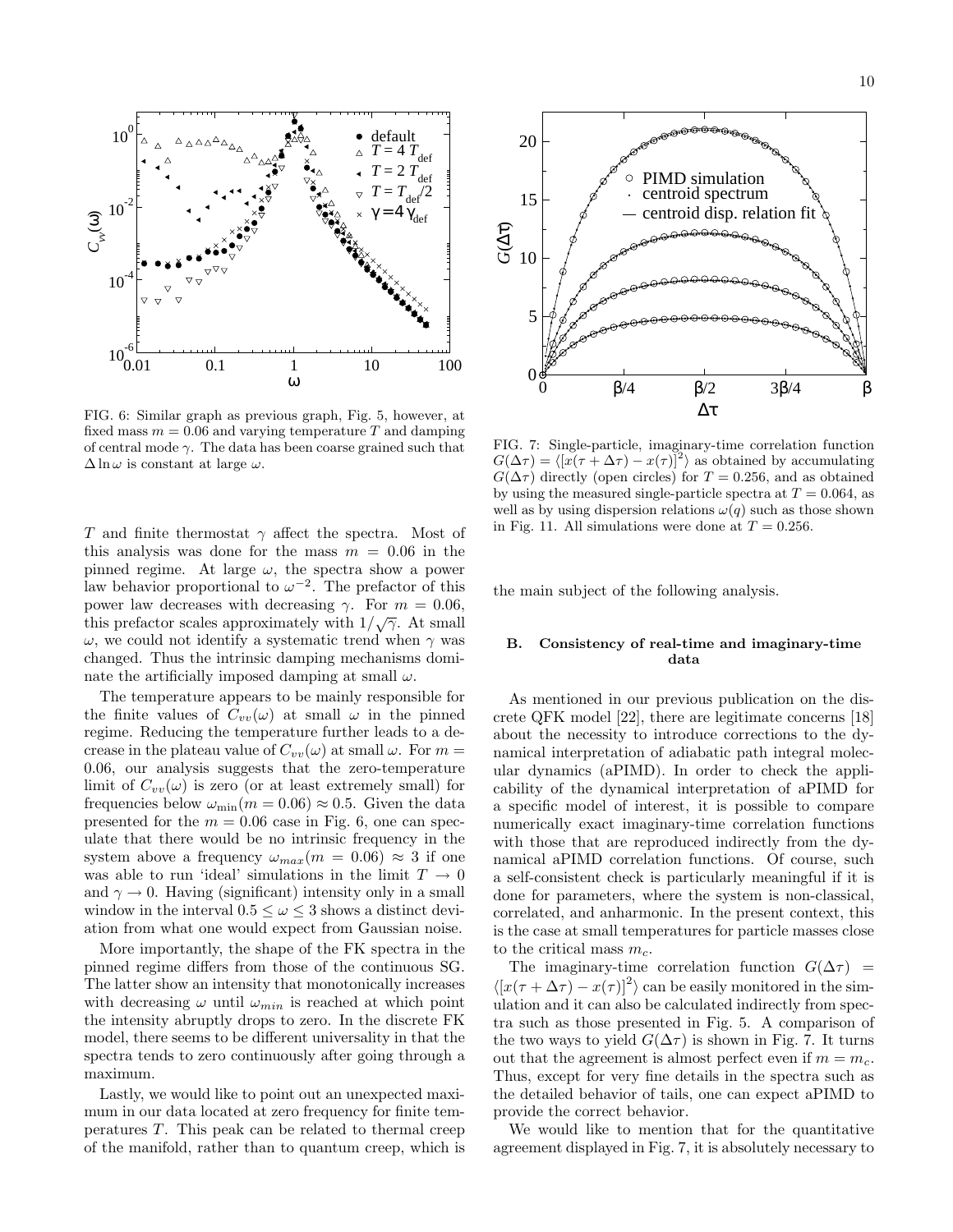chose very small values of the externally imposed thermostat. For values of  $\gamma$  that are only four times higher than those shown in Fig. 4, the agreement is distinctly less good and obvious gaps open up between directly and indirectly evaluated imaginary time correlation functions. Interestingly, the dispersion relations are much less sensitive to the precise choice of  $\gamma$  than the imaginary-time correlation functions. For the present  $G(\tau)$ , it is also possible to generate good approximations by using the spectra and giving each 'eigenfrequency'  $\omega_i(q)$  simply the weight  $\delta(\omega - \omega_i(q))$ .

Of course, the true test of aPIMD is the question how well it performs when the observables are mainly sensitive to correlated tunneling. This question will be addressed indirectly when analyzing the different natures of the gapless and the gapped phase.

## C. Particle delocalization and tunneling

In the previous paragraphs, it was shown by PIMD that the ground state of the quantum sine-Gordon chain undergoes a phase transition from a phase with a gap to a gapless phase as the mass is decreased below a critical value  $m_c$ . The different structures of the two ground states in the two phases were characterized in terms of the phonon dispersion relation (Fig. 4). For a more physical understanding of the processes that lead to this behavior, the gyration radius of the imaginary-time path and the imaginary-time minima correlation function are analyzed in this paragraph. It will be shown that tunneling in imaginary-time is the process that drives the phase transition and that the importance of tunneling with decreasing temperature is qualitatively different in the two phases. The gyration radius  $R<sub>q</sub>$  can be considered as a measure for the quantum mechanical delocalization of a particle. It can be defined as

$$
R_g^2(T) = \left\langle \left(\hat{x} - e^{-\beta \hat{H}/2} \hat{x} e^{\beta \hat{H}/2} \right)^2 \right\rangle \tag{39}
$$

with  $\beta = 1/(k_BT)$ . The temperature dependence of the gyration radius  $R<sub>q</sub>$  is shown in Fig. 8 for various particle masses. The gyration radii can also be calculated from the centroid spectra directly or for ensembles of harmonic oscillators with the frequencies given by the fit of the centroid dispersion relation (Fig. 4). The agreement between gyration radii calculated from the centroid dispersion relations, the centroid spectra and the results stemming from the PIMD simulation is good. In the phase with the gap where  $\tilde{K}_0 > 0$ , the gyration radius  $R_g$  levels at a finite value as the temperature is decreased, while in the gapless phase with  $\tilde{K}_0 = 0$  the gyration radius diverges logarithmically with  $\beta = 1/k_BT$ . This means that in the gapless phase the delocalization of a particle becomes increasingly important with decreasing temperature, while a particle's delocalization remains finite in the phase with the gap as the temperature goes to zero.



FIG. 8: Temperature dependence of the single-particle gyration radius. The symbols are the results from a PIMD simulation and the lines correspond to harmonic ensembles given by the centroid dispersion relations. The dotted lines are the gyration radii calculated directly form the centroid spectra at  $T = 0.064$  from which the dispersion relations are found as well.



FIG. 9: Above: Imaginary-time trajectories of typical configurations, left:  $m = 0.02$ , right  $m = 0.1$ , calculated with  $T = 0.016$ ,  $N = 128$  and  $P = 512$ . Below: substrate potential

Another quantity which can characterize the structure of the different discrete quantum sine-Gordon chain's ground states can be found if one observes the importance of the tunneling process in imaginary time. Fig. 9 shows typical imaginary-time trajectories at different masses, i.e., one for  $m = 0.02$  in the gapless region and the other one for  $m = 0.1$  in the phase with a gap. While the particles are mainly located near one minimum in the phase with the gap, particles are delocalized over various minima in the gapless phase. For a more qualitative understanding of the importance of the tunneling process, the imaginary-time minima correlation function  $\langle s(0)s(\tau) \rangle$  is considered. Here the function  $s(x)$  can be either +1 or -1 and it changes its sign between neighbored minima. The behavior of the correlation function  $\langle s(0)s(\tau) \rangle$  is a mea-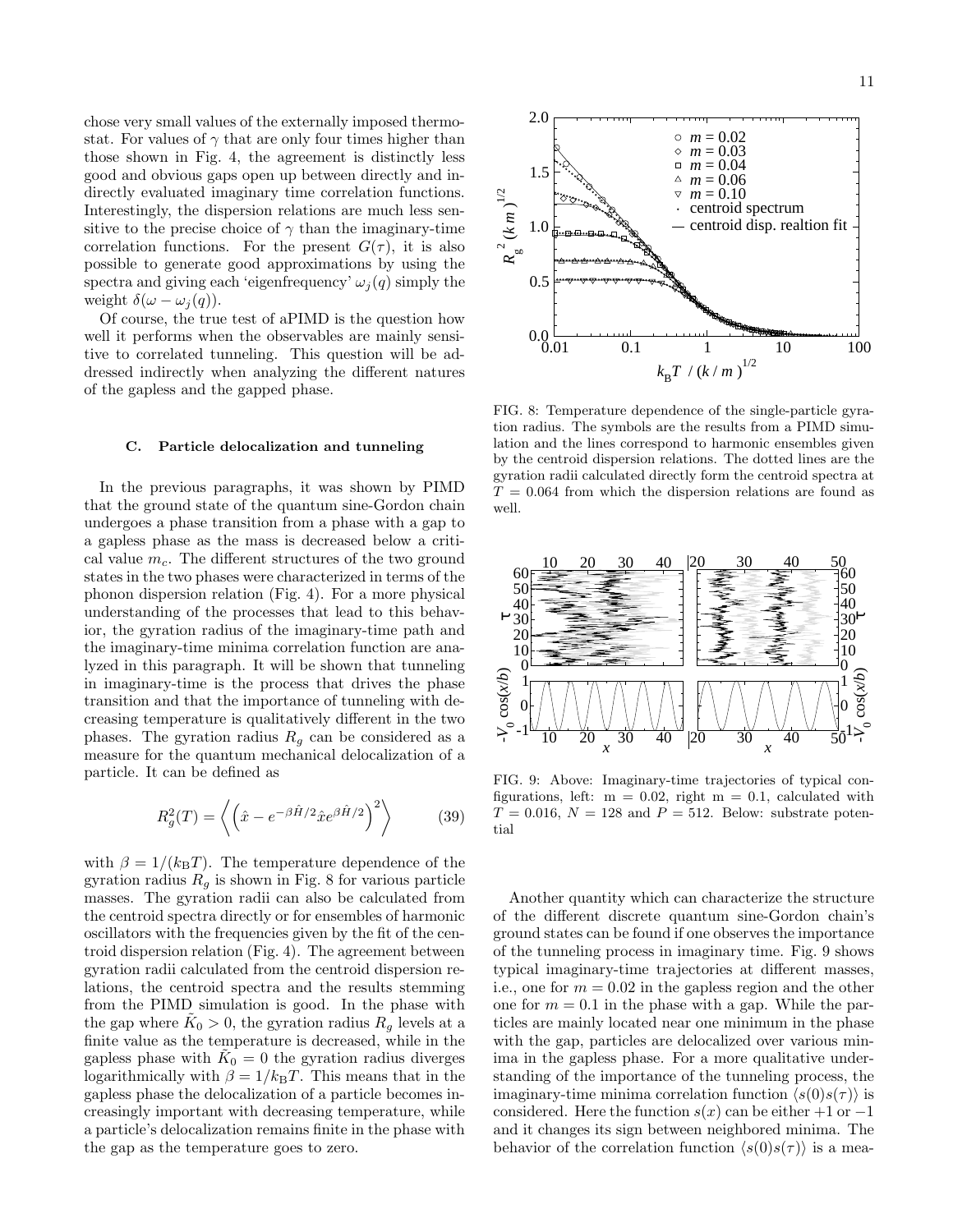

FIG. 10: The imaginary-time minima correlation function in the phase with and without gap. In the phase with a gap  $(m = 0.1)$  the correlation function levels to a finite value as the temperature is decreased, while in the gapless phase the correlation function decays to zero.



FIG. 11: Left: Algebraic fit of the minima correlation function for  $m = 0.02$  with  $\kappa = 0.085$  according to Eq. (41). Right: Exponential fit of the minima correlation function for  $m = 0.1$ with  $\tau_0 = 2.0$  according to Eq. (40). Note that the constant  $\lim_{\beta\to\infty}$  $\langle s(0)s(\beta/2)\rangle = 0.792$  is subtracted from the original correlation function. The dotted line indicates the magnitude of the statistical noise.

sure for the importance of tunneling along the imaginarytime axis. For  $\tau = 0$ , the minima correlation function is always unity by construction. If tunneling never occurs,  $\langle s(0)s(\tau) \rangle$  would remain constantly unity along the imaginary-time axis. Fig. 10 shows the imaginary-time minima correlation functions for different temperatures and particle masses  $m = 0.1$  and 0.02. The system size is chosen such that finite size effects are smaller then the line thickness. For the higher temperatures a system size of  $N = 64$  particles turned out to be sufficient while below  $T = 0.032$   $N = 128$  was used. As shown in Fig. 11,  $\langle s(0)s(\tau) \rangle$  decays exponentially to finite values in the phase with the gap  $(m = 0.1$  is shown exemplarily).

The minima correlation function can be fitted well with the functional form:

$$
\langle s(0)s(\tau) \rangle \propto C + \left\{ \exp\left(\frac{-\tau}{\tau_0}\right) + \exp\left(\frac{+\tau - \hbar\beta}{\tau_0}\right) \right\},\tag{40}
$$

where  $C$  turns out to be positive and finite. Hence, each particle is located mainly in one minimum of the substrate potential. In contrast to that,  $\langle s(0)s(\tau) \rangle$  decreases algebraically in the gapless phase with the power law:

$$
\langle s(0)s(\tau) \rangle \propto \left[ \left( \frac{\tau}{\hbar \beta} \right)^{-\kappa} + \left( 1 - \frac{\tau}{\hbar \beta} \right)^{-\kappa} \right] . \tag{41}
$$

Within the accuracy of the simulation there was no evidence of a finite offset in Eq. (41) to which  $\langle s(0)s(\tau) \rangle$ converges as  $\tau \to \infty$  and  $\beta = 2\tau/\hbar$ . The different behavior of the correlation function in the two phases is in accordance with the predictions for the continuum model [35].

### D. Mobility of the discrete QFK chain

In the phase with finite gap at  $q = 0$ , the continuous QSG model is said to have a mobility that obeys an Arrhenius like behavior [8] and the corresponding energy barrier  $\Delta E$  is predicted to be proportional to the gap, while in the gapless phase the mobility remains finite down to absolute zero. We have commented briefly on the mobility in our previous work on the discrete QFK model [22] and wish to present in addition some of the details of those results. While the mobility elastic manifolds is finite at finite  $T$  [36], it is important to keep in mind that the energy barriers  $\Delta E$  can be strongly reduced with respect to the classical limit due to quantum fluctuations.

In the following few calculations, the mobility or the resulting diffusion coefficient  $D$  will be obtained from the fluctuations of the centroids  $u_0$  at wavenumber  $q = 0$ , which we define as

$$
u_0 = \frac{1}{P\sqrt{N}} \sum_{j=0}^{N-1} \sum_{\tau=0}^{P-1} x_j^{\tau} . \tag{42}
$$

The choice of the normalization factor  $1/\sqrt{N}$  eliminates trivial size dependence for the mean-square displacement (MSD) in the pinned and in the unpinned regime, see, for instance, Fig. 1 and Fig. 10 in Ref. 37, where a similar mobility analysis was carried out for two elastically deformable three-dimensional solids in contact. Some representative MSD curves for the gapped phase in the QFK model are shown exemplarily for  $m = 0.1$  at various T in Fig. 12. Remember that the system with  $m = 0.1$ shows an excitation gap at zero temperature and is hence pinned at  $T = 0$ . Variation of the number of particles  $N$  in Fig. 12 confirmed that finite size effects are much smaller than the statistical errors for systems with  $N = 32$  or more particles.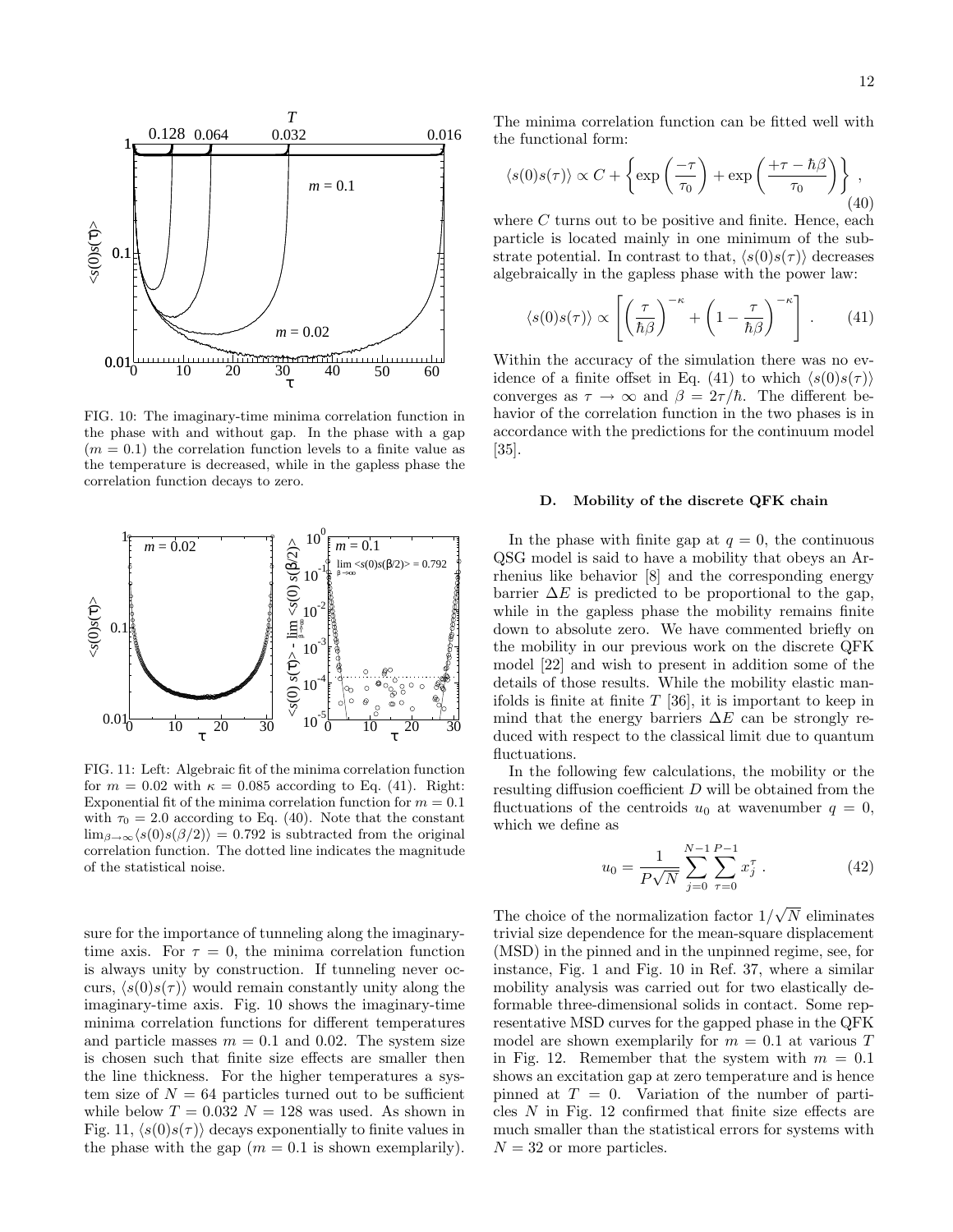

FIG. 12: Mean square displacement of the collective central mode in the phase with a gap  $(m = 0.1, N = 32)$ 

In the calculations for the MSD, we have reduced the coupling of the centroid to the external thermostat  $\gamma_k^{\Omega=0}$ by a factor of four, in order to minimize an artificial suppression of the chain's mobility. Of course, one cannot give up an external thermostat altogether, in particular when being in the gapless phase. If the thermostat was absent, even a small externally applied force would accelerate the chain to infinitely large velocities. This would not reflect a physically meaningful response, since some energy would always be dissipated into the substrate's phonon bath. Hence, in the gapless phase (or whenever a large external force is applied), the response of the chain will be sensitive to the coupling of the chain to the substrate's phonon bath.

For the same calculations, the damping of the internal modes was altered as well. The damping of the internal modes  $\gamma_k^{\Omega \neq 0}$  was increased until convergence of the data was achieved. In this procedure, the eigenfrequencies  $\omega_k^{\Omega \neq 0}$  were always adjusted through the choice of their associated 'dynamical' masses  $m_k^{\Omega \neq 0}$  such that the internal vibrations were not yet underdamped, namely  $\omega^{\Omega \neq 0}/\gamma^{\Omega \neq 0} = 4$ . This allowed for an efficient sampling of the internal modes and provided a good approximation to have the centroids move on the free energy profile provided by the internal modes.

Diffusion constants were obtained by analyzing the mean-square displacements of the chain's centroid, Of course, the chain appears to be pinned during the time of the simulation at small  $T$ , while at large  $T$ , the chains are quite mobile, i.e., it crosses over from the ballistic to the diffusive regime without passing through an intermittent subdiffusive regime. From curves such as in Fig. 12, it is possible to extract diffusion coefficients, i.e., by fitting the slope of  $\langle [u(q = 0, 0) - u(q = 0, t)]^2 \rangle$  with respect to t at large values of t. Thus, with the present definition of the centroid (which needs another division by  $\sqrt{N}$  to be the true center of mass, one can obtain for the centroid's effective diffusion constant  $D_c = ND_N$ 



FIG. 13: Arrhenius plot of the diffusion constant determined from the mean square displacements shown in Fig. 12.

 $(D_N)$  being the size-dependent diffusion constant)

$$
D_c = \frac{1}{2} \lim_{t' \to \infty} \left[ \partial_t \left\langle \{ u(t) - u(0) \}^2 \right\rangle \right]_{|t'} \tag{43}
$$

The temperature dependence that is obtained from the just-described procedure is shown in Fig. 13, in which the Arrhenius type behavior is clearly bourne out.

Note that the functional dependence of the centroid's diffusion constant  $D_c$  is qualitatively different in the phase with gap than in the gapless phase, i.e.,

$$
D_c \propto \begin{cases} \exp(-\Delta E/k_B T) & \text{with gap; } \Delta E > 0\\ \text{const } k_B T & \text{gapless} \end{cases}
$$
(44)

In order for a highly continuous chain to move in the phase with gap, a kink/anti-kink pair must be created by thermal activation. Once created, the pair still needs to overcome the Peierls-Nabarro barrier, in order to invoke sliding motion. These processes plus corrections from higher-order multi-kink interactions are reflected in the Arrhenius energy  $\Delta E$ .

## E. The driven FK chain

There is considerable interest in the non-linear response of many systems to external forces such as the current-voltage relation of quasi one-dimensional wires or that of one-dimensional charge density waves. As argued in the introduction, both classes of problems are believed to be isomorphic to the SG or to the FK model. In the previous part of this paper, we were mainly concerned with equilibrium properties and equilibrium fluctuations that can be related to linear response functions. Thus, if one is interested in the non-linear regime, which is the subject of this section, one has to go beyond the treatment so far. Calculating higher-order coefficients from equilibrium fluctuations is a slowly converging and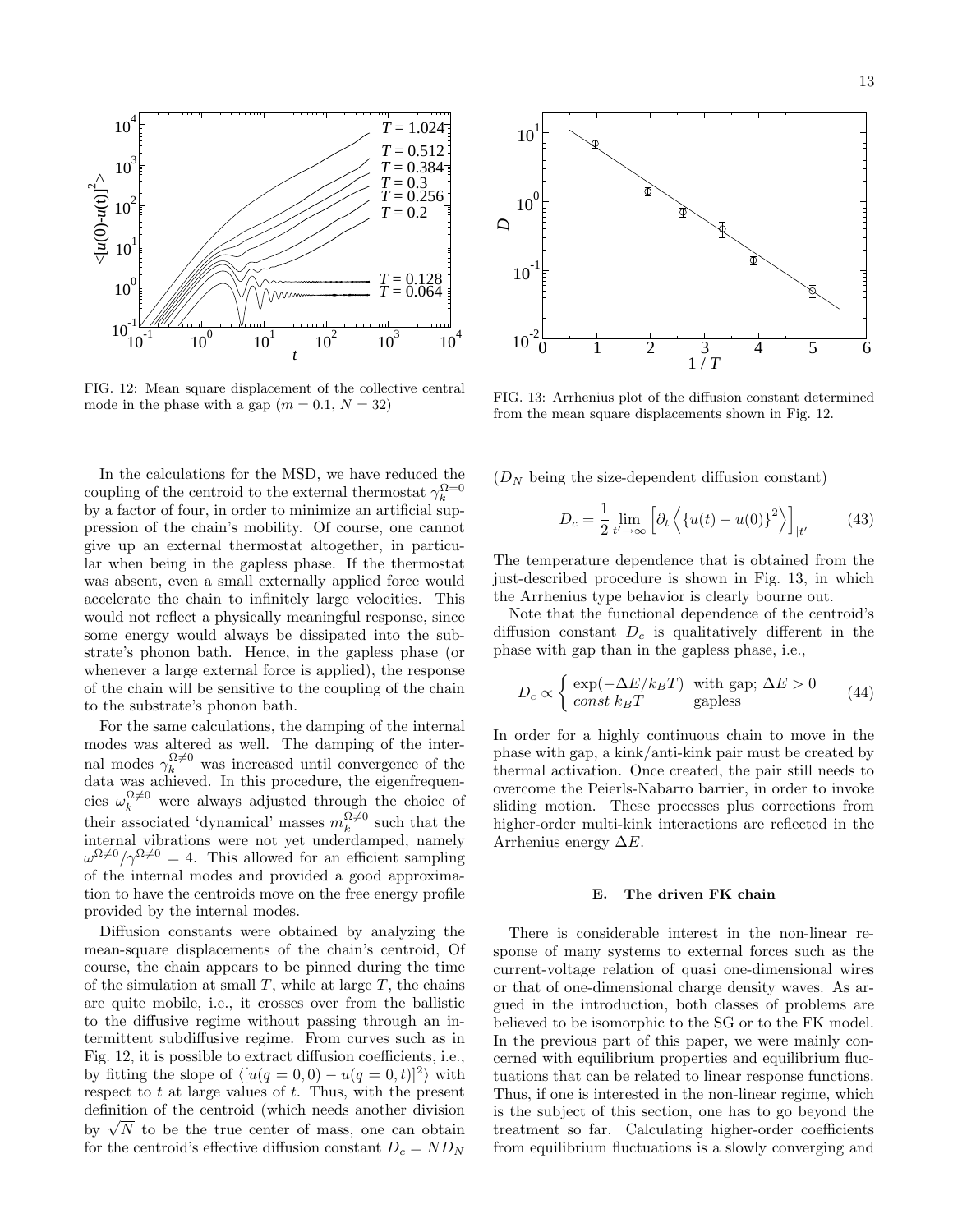

FIG. 14: Center of mass velocity  $v$  of a chain as a function of the force  $F$  applied on each particle. The simulations start in thermal equilibrium at  $F = 0$ , the force is then cranked up (triangles pointing to the right) and then reduced (triangles to the left). Details of the simulations are:  $m = 0.02, T = 0.064$ ,  $N = 32$ , and coupling to the thermostat as in Sec. III D.

hence tedious procedure. We will therefore apply external forces directly and measure the current as a function of the external force. The analysis focuses on the small temperature limit, which can be determined by extrapolation from finite T to small T.

To study the response to an externally applied field, a homogeneous force  $F$  is applied to each particle by adding a term  $-F\sum_{j=0}^{N-1}\hat{x}_j$  to  $\hat{H}$ . The thermostats coupled to the centroid variables are needed to dissipate the energy pumped into the system by the external driving force F. The Hamiltonian which is considered has the form

$$
\hat{H} = \sum_{j=0}^{N-1} \left( \frac{\hat{p}_j^2}{2m} + \frac{1}{2} K(\hat{x}_j - \hat{x}_{j+1})^2 - V_0 \cos(\hat{x}_j / b) -F\hat{x}_j \right) + H_{\text{bath}} \tag{45}
$$

where the bath is modeled as a Langevin equation with a classical fluctuating force and a friction term.

From the results in the previous sections, one may expect zero flow at small external forces in the phase with gap, while the system will show finite flow in the gapless phase proportional to the externally applied force. While (quantum) continuum approximations of the SG model predict damping to vanish at small temperature [7], the (classical) chain's discreteness is known to change this property in classical systems because kink-phonon interactions damp solitons [38, 39]. In Fig. 14, we show the response for a gapless system, namely for  $m = 0.02$ .

Linear response is found at small velocities in the gapless case. The effective drag coefficient or effective damping term  $\gamma_{\text{eff}}$  to be defined as

$$
\gamma_{\text{eff}} = \frac{1}{m} \lim_{F \to 0} \frac{F}{v},\qquad(46)
$$

has a well-defined finite value, which corresponds to that which is obtained from a fluctuation-dissipation relation

$$
\gamma_{\text{eff}} = \frac{k_B T}{mD} \tag{47}
$$

As can be seen in the inset to Fig. 14,  $\gamma_{\text{eff}}$  is independent of temperature  $T$  at small values of  $T$ , which clearly indicates that the motion is not a thermally activated process but due to collective tunneling. This zero-temperature creep motion in the gapless phase is an example for a macroscopic property that is qualitatively changed by quantum fluctuations with respect to the classical system. We may add that at small velocities or small external forces,  $\gamma_{\text{eff}}$  turns out to be insensitive to the externally imposed  $\gamma$  as long as  $\gamma$  is greater than zero but sufficiently enough smaller than  $\gamma_{\text{eff}}$ . Moreover, a finite size analysis confirms that size effects are not significant for  $N \geq 32$  in the creep regime.

At large forces, another linear  $v(F)$  regime is observed at forces  $F > 0.075$ . Here, the damping coefficient  $\gamma = F/v$  is the same as the externally imposed one. Thus, the chain moves so quickly over the substrate that internal damping mechanisms are frozen out, i.e., the coupling between solitons and phonons becomes inefficient. In between high and low-velocity regime, the response is not only nonlinear, but a dynamical hysteresis can be observed. While increasing the external force  $F$  from below, the chain moves with smaller velocity than if  $F$  is reduced from above. This effect can be understood in terms of the non-linear dynamics of the classical Frenkel Kontorova model, i.e., there are different attractors for stable motion. To be specific, the motion at small velocities is dominated by kink motion while the chain becomes 'fluid-like' at high velocities [40]. Coming from small velocities makes the system fall into the attractor with the smaller average velocity, i.e., into the kink motion regime. The details of this dynamical hysteresis depend on  $\gamma$  and are not an intrinsic property of the Frenkel Kontorova model, i.e., the smaller  $\gamma$  the smaller the velocities at which the loop closes.

For masses  $m > m_c$ , the behavior at medium and large forces is similar to that of  $m < m_c$ , i.e., there is a 'classical' dynamic hysteresis as can be seen in the main part of Fig. 15. However, a new effect shows up at small-velocity for  $m > m_c$ , which is shown in the inset of Fig. 15. The new hysteresis is qualitatively different from the one discussed before., Coming from zero external force, the system remains unpinned up to a threshold force of  $F^* \approx 0.03$ . Above  $F^*$ , the system's average velocity  $v$  varies linearly with  $F$ . Reducing the external force back below  $F^*$  results in a secondary hysteresis. This time there is one pinned and one unpinned solution as opposed to the two competing sliding solutions discussed in terms of the classical FK model.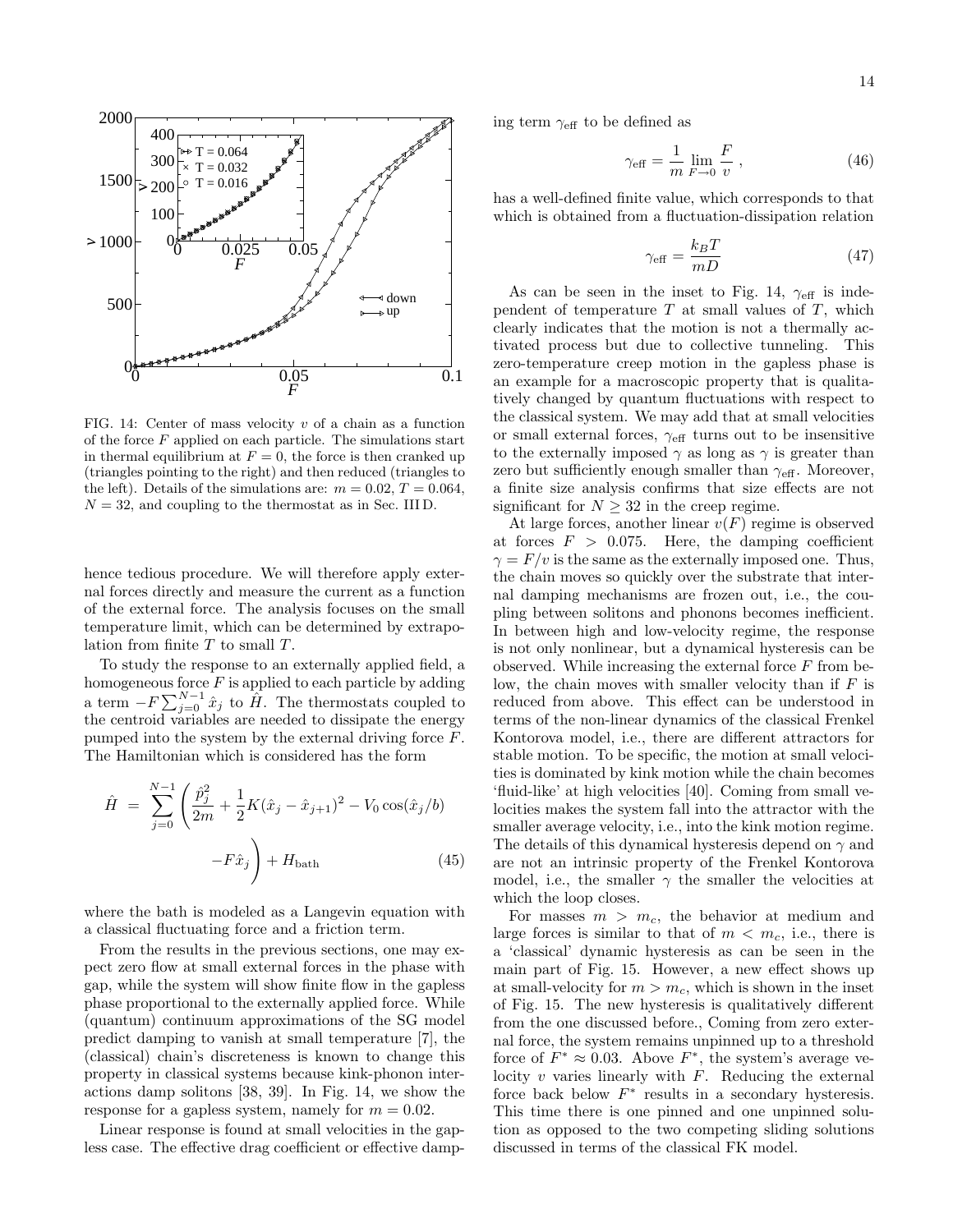

FIG. 15: Same as previous figure but for a mass  $m = 0.1$  in the pinned regime; temperature  $T = 0.064$  and system size  $N = 32$ .



FIG. 16: (a) Average potential energy  $\langle V_{\text{pot}} \rangle$  and (b) average radius of gyration  $\langle R_{q} \rangle$  as a function of the externally applied force F.

Since sliding at small velocities and zero temperature must be due to quantum fluctuations, one might classify this new effect as a quantum hysteresis. This means that transport in the unpinned regime at small  $v$  must mainly be due to tunneling. Indeed, when analyzing average potential energy  $\langle V_{\text{pot}} \rangle$ , and the average radius of gyration  $R_q$ , one can associate the pinned state with the one in which the particles are more localized, as is shown in Fig. 16(b) by means of  $R<sub>g</sub>$ . Hence, one may argue that the kinetic energy is higher in the pinned regime and due to tunneling, smaller in the sliding regime. For the potential energy, shown in Fig.  $16(a)$ , the opposite is true.

Of course, so far we have assumed that the limit  $T \to 0$ was reasonably well be satisfied for the purposes of our

study. However, since our temperature is not exactly zero, there will always be some creep and the pinned regime at small  $v(F)$  only appears to be zero within the statistical error bar.

In the phase with a gap, the reaction of the system to an external force at  $T = 0$  does not differ qualitatively from the classical system. Fig. 15 shows the force-velocity relation for  $m = 0.1$ . The system remains pinned until the force reaches a critical value  $F_c \approx 0.032$  where the depinning transition occurs.

To conclude, in order to invoke sliding in the extremely discrete FK chain, temperature has to be finite, the external force sufficiently large, or the mass sufficiently small.

# IV. CONCLUSIONS

In this study, we presented a detailed analysis of the static and dynamic properties of the commensurate, quantum Frenkel Kontorova (FK) model with a focus on extremely discrete systems, in which the maximum curvature of the embedding potential distinctly exceeds that of the harmonic potentials connecting two particles in the FK chain. In particular, we investigated a regime in which the classical FK chain has many different mechanically stable states, i.e., dislocations are pinned at zero temperature. For such levels of discreteness, results obtained from the continuum solution (which assumes small variations in the phase as a function of particle index) must be asked into doubt. Even in our highly discrete regime, quantum mechanical zero point fluctuations depin the dislocations if the mass of the particles is smaller than a given threshold value  $m_c$ .

One of the questions we were interested in was whether adiabatic path integral molecular dynamics (PIMD) is able to provide information on the dynamics of this highly-correlated, many-body quantum system. It turned out that the centroid's time correlation functions,  $C<sub>c</sub>(t)$ , are meaningful. In the present case, we successfully reproduced for instance the logarithmic dependence of correlation functions on temperature (or imaginary time), although the centroid's time correlation functions proved highly sensitive to the choice of the externally imposed thermostat. Even though the unpinned, commensurate Frenkel Kontorova chain is only moderately chaotic [40], the observed self consistency is a non-trivial result for various reasons. There have been legitimate claims that the dynamical interpretation of adiabatic PIMD is not rigorous for highly correlated systems [18] and for very non-linear systems [19]. The latter claim is supported by unpublished data by one of us (MHM) on the hydrogen problem in a confining cavity, for which a systematic and significant discrepancy between the exact dipole-dipole correlation functions and adiabatic PIMD data occurs.

Even when the aPIMD correlation functions are not exact, we want to note that reproducing imaginary-time correlation functions from centroid correlation functions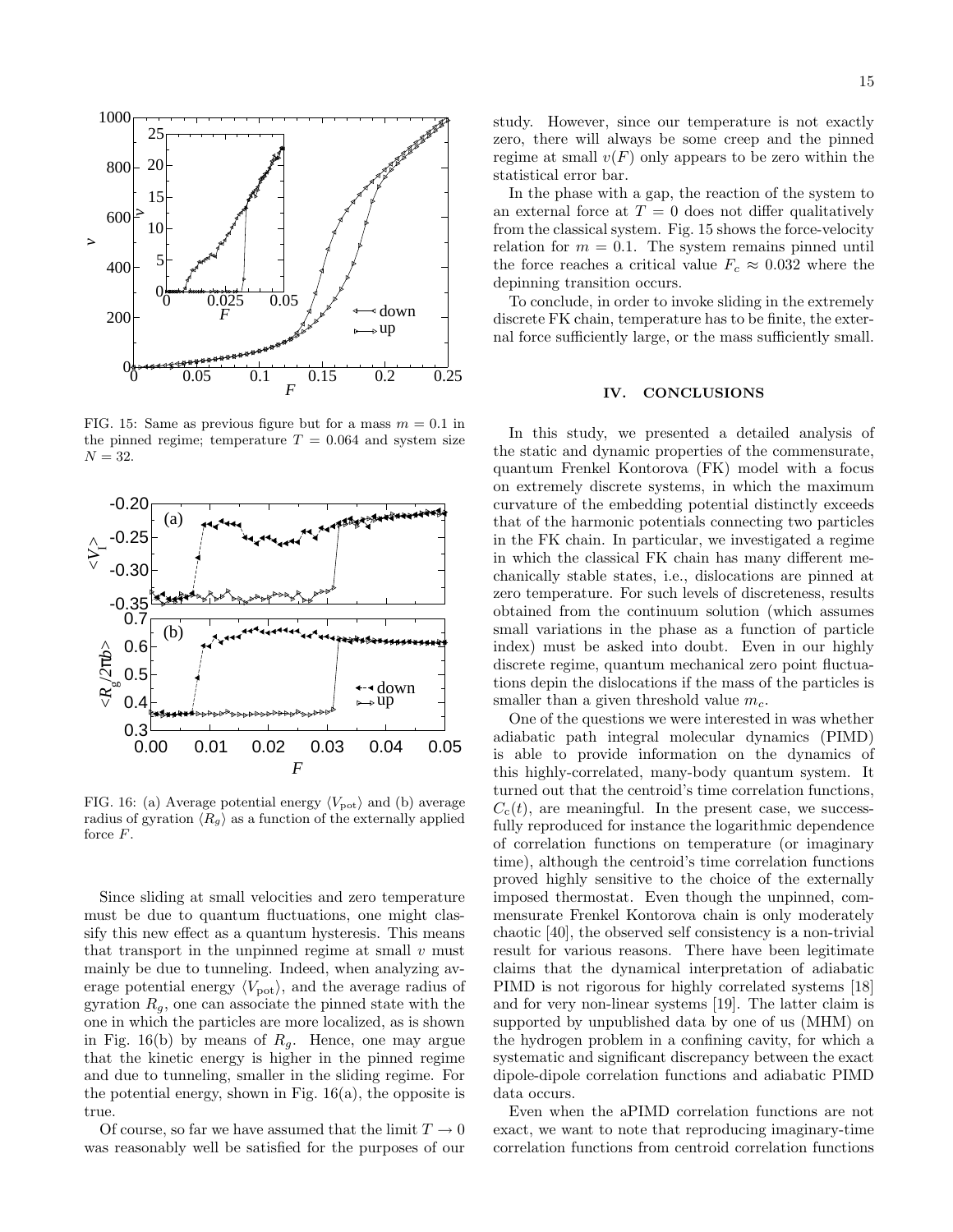adds new information. The inverse transformation from imaginary-time correlation functions to real time data can yield very accurate results if the centroid spectra are used as a weight function for a maximum entropy fit, as is discussed in detail elsewhere [41]. Thus, being able to reproduce imaginary-time functions from the beginning seems to be supporting evidence for the correctness of adiabatic PIMD on a case to case basis. These self-consistency checks will be particularly important for highly chaotic systems and for those cases in which the second derivative of the anharmonic potential spans a broader range of values than it does in a simple sinusoidal potential.

In order to work with an efficient simulation program, we implemented a propagator in which the leading quantum corrections vanish with  $1/P<sup>4</sup>$ , where P is the Trotter number. Moreover, we avoided critical slowing down by expressing the dynamics in terms of the eigenmodes of the free chain and by attributing masses  $m_{q,\Omega}$  to the eigenmodes (characterized by a wavenumber  $q$  and a Matsubara frequency  $\Omega$ ) rather than to the individual "beads" or individual ring polymer representing one quantum mechanical point particle. This allowed us to have all the internal modes equilibrate at the same rate, which is necessary in order to have small stochastic error bars and/or to use the centroid interpretation of path integrals in a reliable way.

While some aspects of this study highlighted previously found results [22] in more detail, such as the details of algorithm and implementation of the PIMD code, new results on the discrete, quantum FK chains were presented as well. Our results indicate that the discrete FK chain deviates qualitatively from the continuous sine Gordon (SG) chain in various aspects. In the pinned regime  $(m > m_c)$ , we found that the functional form of the spectrum at zero wave number does not take its maximum value at the cut-off frequency as is the case in the continuum solution [8]. Instead, coming

from large frequencies, the spectrum continuously goes to zero after passing through a maximum. In the unpinned regime  $(m < m<sub>c</sub>)$ , we find a well-defined and only weakly temperature-dependent drag coefficient, while the quantum SG chain vanishes as an algebraic power law with temperature  $T$  as  $T$  is decreased [8].

We also identified a dynamical quantum hysteresis at small external forces for masses  $m$  above the critical mass  $m_c$ , which separates the pinned from the unpinned chain at zero external force. Coming from a pinned state, the chain remained pinned upon increasing the external driving force up to a value  $F^*$ , where it depinned. Once the chain was set in motion, decreasing the mass lead to a hysteretic loop. During the sliding motion, the particles were much more strongly delocalized, indicative of a small kinetic energy. At higher forces, a second hysteresis loop shows up, which can be understood in analogy to the classical Frenkel Kontorova model, i.e., there are different dynamical attractors in which the chain can fall depending on the previous history. So far, we have not become aware of an experiment showing this double hysteresis, and in that sense our calculation can be seen as a prediction. For masses above the depinning threshold  $m_c$ , we only observe a single hysteresis, which can be understood in terms of the classical Frenkel Kontorova model as different sliding states of the chain, i.e., a (classical) kink-dominated sliding state and a fluid-like state of the chain [40].

### Acknowledgments

Support from the National Sciences and Engineering Research Council of Canada (NSERC), SHARCnet, and from the Materialwissenschaftliche Forschungszentrum Rheinland-Pfalz is gratefully acknowledged.

- [1] Y. I. Frenkel and T. Kontorova. On the theory of plastic deformation and twinning. Zh. Eksp. Teor. Fiz., 8:1340, 1938.
- [2] O. M. Braun and Yu. S. Kivshar. Nonlinear dynamics of the Frenkel-Kontorova model. Phys. Rep., 306:2–108, 1998.
- [3] L. M. Floria and J. J. Mazo. Dissipative dynamics of the Frenkel-Kontorova model. Adv. Phys., 45:505–598, 1996.
- [4] M. H. Müser, M. Urbakh, and M. O. Robbins. Statistical mechanics of static and low-velocity friction. Adv. Chem. Phys., 126:187–272, 2003.
- [5] L. S. Levitov and A. M. Tsvelik. Narrow-gap Luttinger liquid in carbon nanotubes. Phys. Rev. Lett., 90:016401, 2003.
- [6] T. Ando and Y. Arakawa, editors. Mesoscopic Physics and Electronics. Springer, Berlin, 1998.
- [7] X. Zotos and P. Prelovšek. *Physics and chemistry of ma*terials with low dimensional structures. Kluwer Academic

Publishers, Dordrecht, in press, 1999.

- [8] T. Giamarchi. Mott transition in one dimension. Physica B, 230:975–980, 1997.
- [9] E. K. Sklyanin, L. A. Takhtadzhyan, and L. D. Faddeev. Quantum inverse problem method I. Theor. Math. Phys., 40:194, 1979.
- [10] B. Hu and B. Li. Ground-state wave function of the quantum Frenkel-Kontorova model. Europhys. Lett., 46:655– 660, 1999.
- [11] C.-L. Ho and V. C.-I. Chou. Simple variational approach to the quantum Frenkel-Kontorova model. Phys. Rev. E, 63:016203, 2001.
- [12] F. Borgonovi, I. Guarneri, and D. Shepelyansky. Destruction of classical cantori in the quantum Frenkel-Kontorova model. Phys. Rev. Lett., 63:2010–2012, 1989.
- [13] G. P. Berman and E. N. Bulgakov. Coherent structures in the ground-state of the quantum Frenkel-Kontorova model. Phys. Rev. B, 49:8212–8226, 1994.